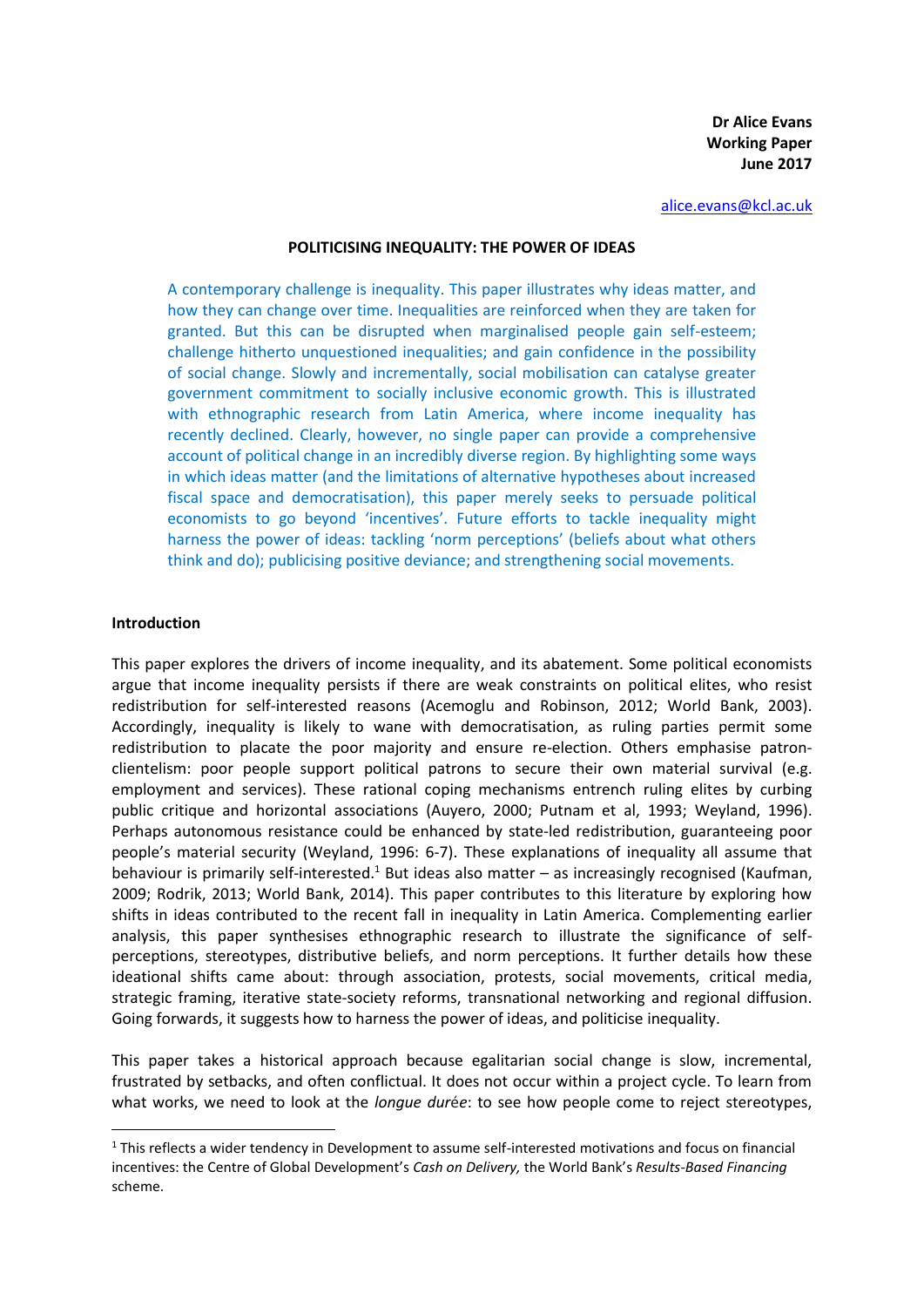contest hegemonic discourses, and gain confidence in the possibility of social change (see also Kaufman, 2009: 366). This premise contrasts with a tendency to focus on external interventions: big 'D' Development (Hart, 2001). The *World Development Report 2015: Mind, Society and Behaviour,*  for instance, exclusively refers to short-term 'antipoverty policies and programs', such as 'selfesteem talks' in Peru (World Bank, 2014: 85, 90). It neglects long-term ideational change. Research on social accountability likewise concentrates on donor-funded programmes, not historical shifts. '[B]y treating social accountability initiatives like widgets to improve services, we ignore the broader socio-political context within which these widgets work or do not work – the history of the long-term processes of political bargaining, public–social movement alliances, previous experiences of citizen engagement and the networks within which collective actors (the agents for social accountability) are embedded' (Joshi and Houtzager, 2012: 154; see also Fox, 2014; Hickey, 2009). Going beyond 'widgets', this paper explores how income inequality has been increasingly politicised and tackled in Latin America.

This paper is divided into three sections. Section 1 presents the theoretical framework. It articulates how different kinds of ideas can perpetuate inequalities, and pushes for more attention to 'norm perceptions' (beliefs about what others think and do). Section 2 explores why inequality fell in Latin America, between 2000 and 2010 – considering the role of fiscal space, democratisation, and social movements. Section 3 draws out some policy implications for development co-operation: strengthening social movements, and tackling norm perceptions by showcasing positive deviance.

## **Section 1: How Do Ideas Perpetuate Inequalities?**

This section provides a theoretical framework that: articulates how wider social practices influence individual behaviour; distinguishes between different kinds of ideas; and illustrates how ideas can reinforce inequalities. This framework draws on concepts developed by psychologists/ sociologists (Biccieri, 2017; Diekman et al, 2005; Ridgeway; 2011; Tankard and Paluck, 2016), 2 illustrated with insights from anthropology.<sup>3</sup> This nexus reveals the significance of (i) self-perceptions; (ii) internalised stereotypes; (iii) unquestioned acceptance of the status quo distribution; and (iv) norm perceptions (about what others think and do). Such analytical clarity finesses political analyses of inequality, which tend to conflate these disparate concepts (amalgamating them as 'ideas', 'culture' or 'social norms'). All beliefs are common in two respects. First, they are all developed, reinforced and revised through people's observations, interactions and experiences of the world. Hence they are maintained by labour markets, politics, media representations and geography. Second, they exert unconscious influence on our behaviour; we are rarely aware of our own stereotypes, assumptions and norm perceptions. These connections and contingencies are detailed below.

# *(i) Self-perceptions*

-

'Self-perceptions' refer to how an individual sees themselves, e.g. as less competent or less deserving of status. These beliefs are learnt through direct observation, hegemonic discourses and media consumption. If marginalised groups see only white, able-bodied, heterosexual men monopolise in socially valued roles, they may doubt their own potential (Ridgeway, 2011; Twenge, 2001). If people like them predominate in low-status positions, they may have low self-esteem, underestimate their abilities, not thinking themselves capable or deserving of anything better. Livein domestic workers, associating only with their *patronas*, accustomed to servitude and daily reminders of their inferiority, may come to regard themselves as worthless (Gálvez and Todaro, 1989; Schellekens and van der Schoot, 1989: 298-301; SINTRASEDOM, 1989: 375). When marginalised groups are explicitly reminded of their stigmatised identities, they can become less

<sup>2</sup> But uses slightly different terminology.

<sup>&</sup>lt;sup>3</sup> Regrettably, this paper is only informed by English-language publications, omitting a wealth of knowledge.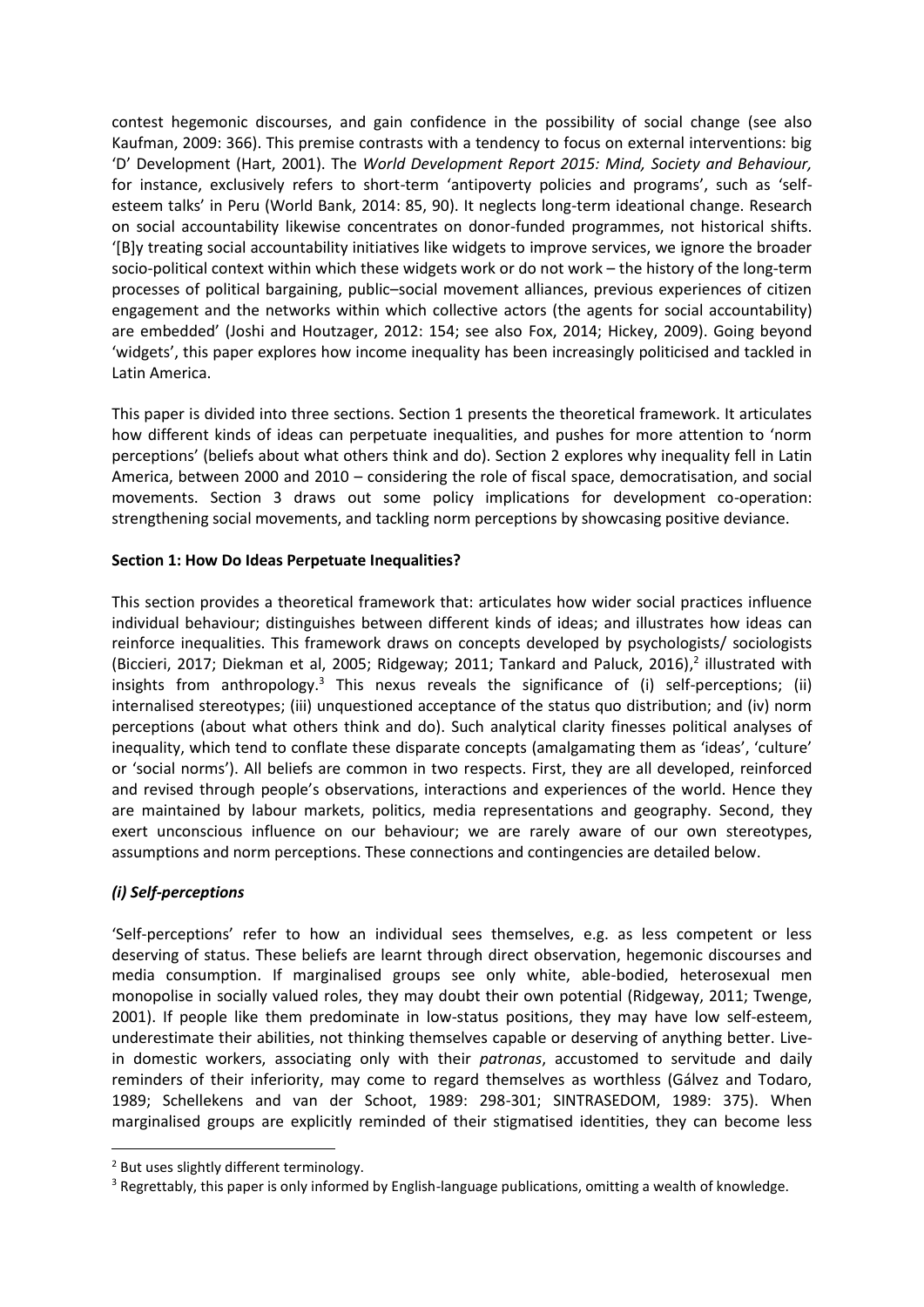confident and underperform (Hoff and Pandey, 2014; Ridgeway, 2011; Steele, 2010; World Bank, 2015).

Self-perceptions may also perpetuate inequalities if disadvantaged groups do not identify with one another. These socially constructed divisions impede horizontal solidarity. Instead of capitalising on their greatest asset (numerical strength), marginalised groups may rely on vertical ties of elite patronage and guidance. If domestic workers do not interact, they may not develop solidarity (Gálvez and Todaro,1989; Schellekens and van der Schoot, 1989: 298-301; SINTRASEDOM, 1989: 375). Similarly in Bolivia, before the 1980s, ethnic groups in the lowland and highland regions did not always identify as 'indigenous': they did not perceive themselves as relevantly alike. These selfperceptions were partly shaped by geography: rural isolation, together with scarce transport and communications networks, limited interactions and association (Jackson and Warren, 2005: 551). Atomisation and fragmentation are also said to curtail Peruvian coca growers' collective identities and strength to contest neoliberalism at national level (Rice, 2012: 98-99). Given these debilitating and divisive self-perceptions, government provision of social protection might not reduce clientelism (contrary to Weyland, 1996).

## *(ii) Internalised stereotypes*

Inequalities can also be reinforced through internalised stereotypes descriptive or normative assumptions about a person because they are a member of a group (a gender, race, caste, ethnicity, region, nationality, sexual orientation or religion). People acquire stereotypes through interactions, observation, and validation by trusted peers. If disadvantaged groups internalise these stereotypes, they may support privileged groups as leaders, perpetuating inequality. Such beliefs are difficult to dislodge. We tend to pay more attention to information that confirms our assumptions, so disregard occasional outliers (Bicchieri, 2017; Ridgeway, 2011; Steele; 2010; World Bank, 2015).

Habituated to hierarchy, many elites in republican Bolivia saw themselves as ethnically and culturally different from indigenous peoples, so excluded them from national development (Fabricant and Postero, 2013; Postero, 2007: 55). The behaviour of white elites was thus not only motivated by economic self-interest, but also their socially-constructed identities and consequent reluctance to share with 'the other'. Pejorative stereotypes may also curb empathy and compassion. As one Peruvian domestic worker commented, '[my *patrona*] does not see us as human beings of flesh and blood, who feel hunger and thirst' (Schellekens and van der Schoot, 1989: 299).

In authoritarian contexts, where the public is quietened by fear of repression, political leaders may 'view the urban poor with contempt, as passive recipients of social welfare programs rather than as active participants in recent history' (Ciccariello-Maher, 2016: 42 on Venezuela). Such stereotypes can curtail support for democratic reforms. Elites may resist participatory processes if they regard indigenous groups as 'obstacle[s] to progress': 'savage', 'immature', 'passive' and 'unknowledgeable' (as in Bolivia and Ecuador – Fabricant and Postero, 2013: 191, 204; Radcliffe, 2015: 53, 113, 133). Such discrimination is not the preserve of wealthy elites; it can also prevail within leftist organisations (as in Ecuador – Rice, 2012: 61). Further, even if participatory reforms are introduced, stereotypes may constrain marginalised groups' political participation. For example, the Law of Popular Participation in Bolivia was marred by the colonial legacy of racist, infantilising discourses in participatory processes. Paternalistic elites' assumed they knew best (Postero, 2007: 147). Widelyshared stereotypes thus curbed the transformative impact of participation.

Without interacting as knowledgeable equals, we may fear the unknown other. In 1989, enraged, violent mobs from Venezuela's barrios descended upon the city, encroaching upon high-income neighbourhoods. "The hills came down" – or so it seemed to wealthy elites (Ciccariello-Maher,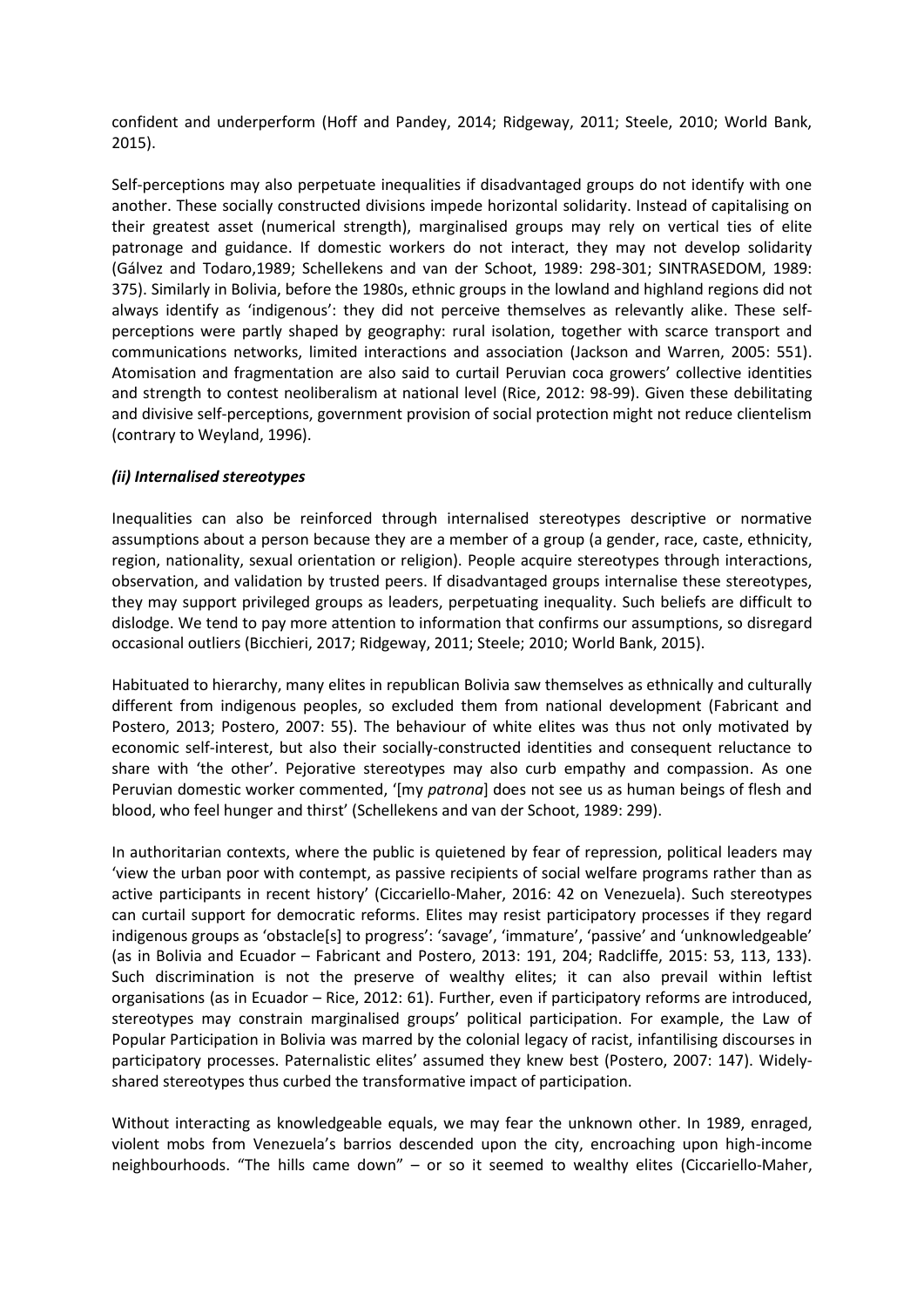2016). The urban masses (struggling with neoliberal reforms, job losses and plummeting wages) were protesting transport price hikes (following the removal of gas subsidies). The Government's response was influenced by their stereotypes of the dangerous other: they called in the army to 'restore order', and permitted mass killings (Ciccariello-Maher, 2016; Velasco, 2015: 195). Similarly in Santa Cruz (Bolivia), white and mestizo elites have tried to galvanise support for regional autonomy and free market capitalism (resisting an encroaching, redistributive state) by tapping into people's racist fears of highland and Andean people (Fabricant and Postero, 2013: 193).

## *(iii) Unquestioned acceptance of the status quo distribution*

Unequal distributions may be taken for granted – by disadvantaged and advantaged groups alike. If people have low expectations of the government, they may not demand better services. In Bolivia, ethnic domination was historically naturalised, through everyday acts of humiliation and paternalism. Education for indigenous communities was regarded as a privilege, not a right (Postero, 2007: 25; see also Evans, forthcoming).

Marginalised groups may not question unequal distributions if not exposed to alternative possibilities or discourses. Such exposure may be curbed through physical isolation: living in remote rural communities (Evans, 2017; McClintock, 1989: 70); labouring as live-in domestic workers, only interacting with bourgeois patrons (Schellekens and van der Schoot, 1989; Gálvez and Todaro, 1989: 316-317); having limited access to critical media; or being housebound with multiple children, few labour-saving technologies, a high volume unpaid care work, and thus limited to narrow social circles (Evans, 2015a; 2017).

Policy-makers may also regard inequality as unproblematic: a just outcome and/or inevitable. Structural Adjustment Policies did not even *seek* to reduce inequality (which increased markedly during this period, across Latin America – Gasparini and Lustig, 2011). Elites may also resist redistribution or affirmative action if they regard the poor as culpable for their poverty (through laziness, dependency, and profligate expenditure). Agrarian elites in Santa Catarina (Brazil) opposed state-led agrarian reform partly because they believed existing land distributions to be just: reflecting hard-work, ingenuity and legitimate market transactions. They saw landless people's campaign for state intervention as evidence of their laziness. Their unquestioned acceptance of the status quo and neoliberal solutions delegitimised state-led agrarian reform (Carter, 2015: 405; Wolford, 2005: 254; see also Reis, 2011 on attitudes to race and poverty among Brazilian elites). These pro-market attitudes may be reinforced by hegemonic media discourses and recent decades of neoliberalism (support for redistribution is lower in countries where people are less accustomed to it – Corneo and Gruner, 2002).

Parallels can also be found in employment. Piketty (2014: 24) suggests that high earnings at the top reflect not market forces and productivity but social acceptance of their 'power to set their own remuneration'. Meanwhile, widespread devaluation of care work (seeing it as unskilled) perpetuates low wages therein, and gender pay gaps more broadly (Perrons, 2014: 674-675; Schellekens and van der Schoot, 1989: 299). In sum, the normalisation of inequality may curb contestation, disruption and redistribution.

## *(iv) Norm perceptions*

The above sections (i-iii) refer to individuals' internalised ideologies. We also need to consider wider social norms. Many scholars refer to social norms as features of a given *society* (Acemoglu and Robinson, 2016; Pearse and Connell, 2016). Instead I suggest we focus on *individuals*' 'norm perceptions': beliefs about what others think and do (see also Bicchieri, 2017; Tankard and Paluck,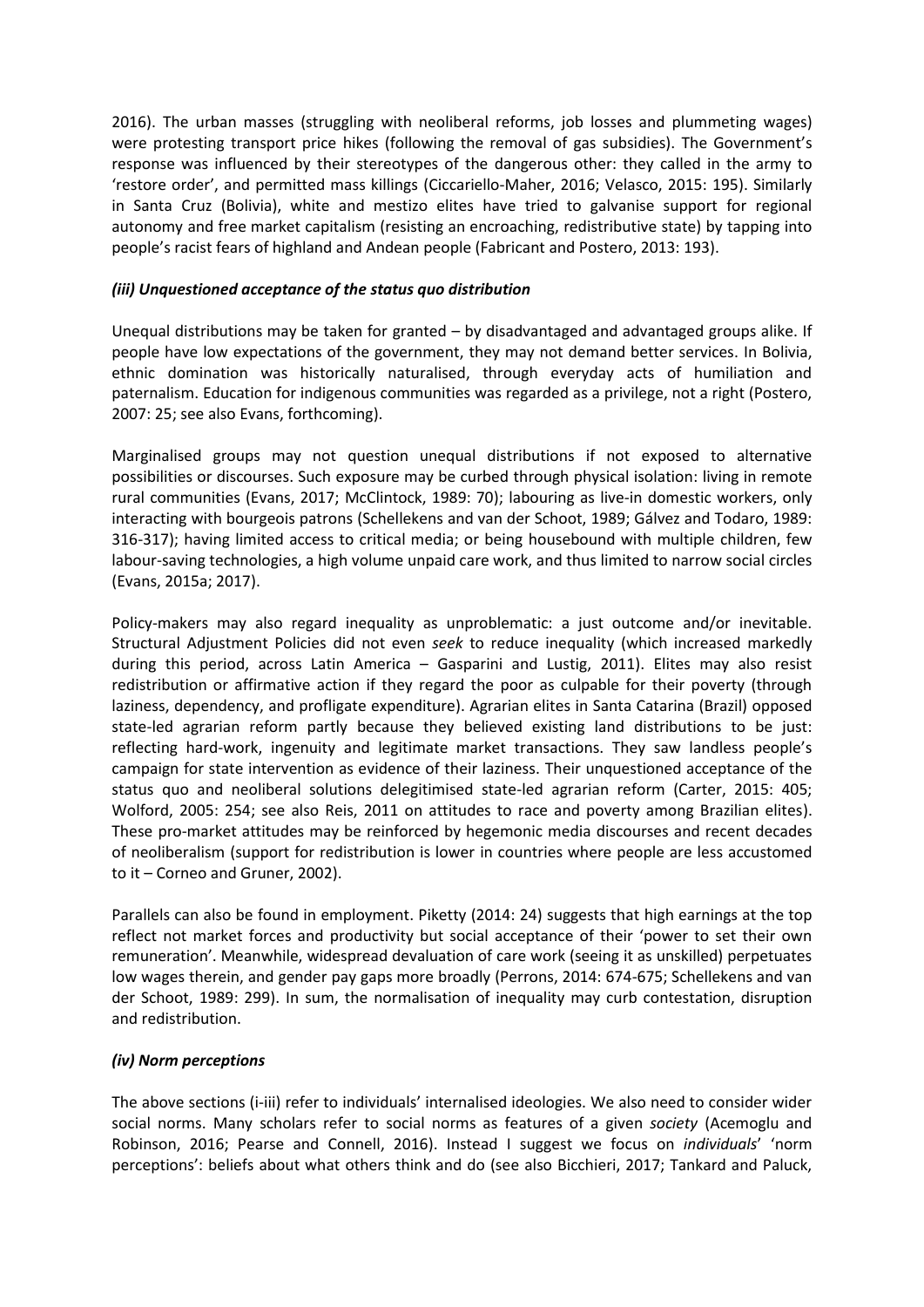2016). Through observation and interaction, we develop beliefs about which behaviours are widely supported in our social networks. If we observe widespread compliance, we infer that there is widespread support. We further anticipate that we will be liked, accepted and respected according to the extent to which we conform to these norm perceptions, and so moderate our conduct. So, even if we do not privately endorse these practices, we are nevertheless motivated to conform – because we do not wish to be reprimanded, reproached or violently repressed.

Norm perceptions are developed through first-hand exposure, peers' narratives, and media consumption. While individuals have idiosyncratic encounters and interactions, these experiences are shaped by wider political and economic structures. For example, under an authoritarian regime, people may be scared to speak out and be openly critical. Accordingly, their compatriots may not realise widespread dissatisfaction. While trade unions *could* provide spaces to hear alternative perspectives and see workers' collective strength, they may be hampered by military repression and economic restructuring – augmenting informalisation, short-term contracts, turnover and instability (Fernandes, 2010: 260; Rice, 2012: 9, 15, 41, 89; Roberts, 2014). Further, if concerted strikes fail to secure concessions, then unionised workers may lose hope and give up (as in Peru, in the early 1990s - Arce, 2008: 44-45).

People may also underestimate public resistance to inequality and support for redistribution if television, radio and newspapers are largely controlled by oligarchies allied to neoliberal regimes: representing upper-class white men as powerful authorities; rarely showing strikes, protests or roadblocks; portraying critics as dangerous radicals; ridiculing leaders with African or indigenous features; not providing platforms to discuss diverse perspectives; and if this media is not held accountable for disinformation (Buono, 2010; Fernandes, 2010: 118-120, 168; Hughes and Prado, 2011; Vanden, 2014).

If everyone else seems to comply, we assume collective approval – not recognising that others may be privately critical. We only revise our norm perceptions when we witness behavioural change (or hear of it from trusted sources). But behavioural change is impeded by the costs of unilateral deviation – disapproval, mockery and punishment. For example, if men think that others will mock them for sharing care work, they may be reluctant to publicly perform such work. This invisibility reinforces widely-shared norm perceptions that men do not share care work (Evans, 2016). If disadvantaged groups rarely see 'people like them' in prestigious positions, they may expect discrimination, so not put themselves forward as leaders (Evans, 2015; Montegudo, 2017). If *latifundia* endure for centuries, peasants may doubt that government will ever expropriate land or that owners could ever relinquish their claims. "It never crossed our minds that this plantation could be touched", explained Prado (an elected commune spokesperson in El Maizal, Venezuela – Ciccariello-Maher, 2016: 86).

Norm perceptions can also deter use of government services, accountability mechanisms, and bottom-up pressure for reform. In Latin America, domestic workers often presume that government will not tackle labour violations, so do not report them (Blofield, 2012:75-76; Palacios et al, 2008: 56). Without seeing successful mobilisation, domestic workers may be fatalistic, pessimistic about reform, reluctant to join a union or initiate labour claims (as suggested of Chile and Colombia – 342; Gálvez and Todaro, 1989: 317; Leon, 1989: 342). Likewise, women may be reluctant to report gender-based violence or local corruption if they believe that the police will be unsympathetic (Evans, 2017). People may remain quiet if they presume that government officials and political leaders will ignore their demands (Krishna, 2011). Activism may also be deterred by expectations of brutal repression. So, even if citizens are provided with information about resource flows and service delivery outcomes, they may not mobilise for reform if they lack confidence in collective mobilisation, as well as the state's capacity and inclination to respond positively (Fox, 2014;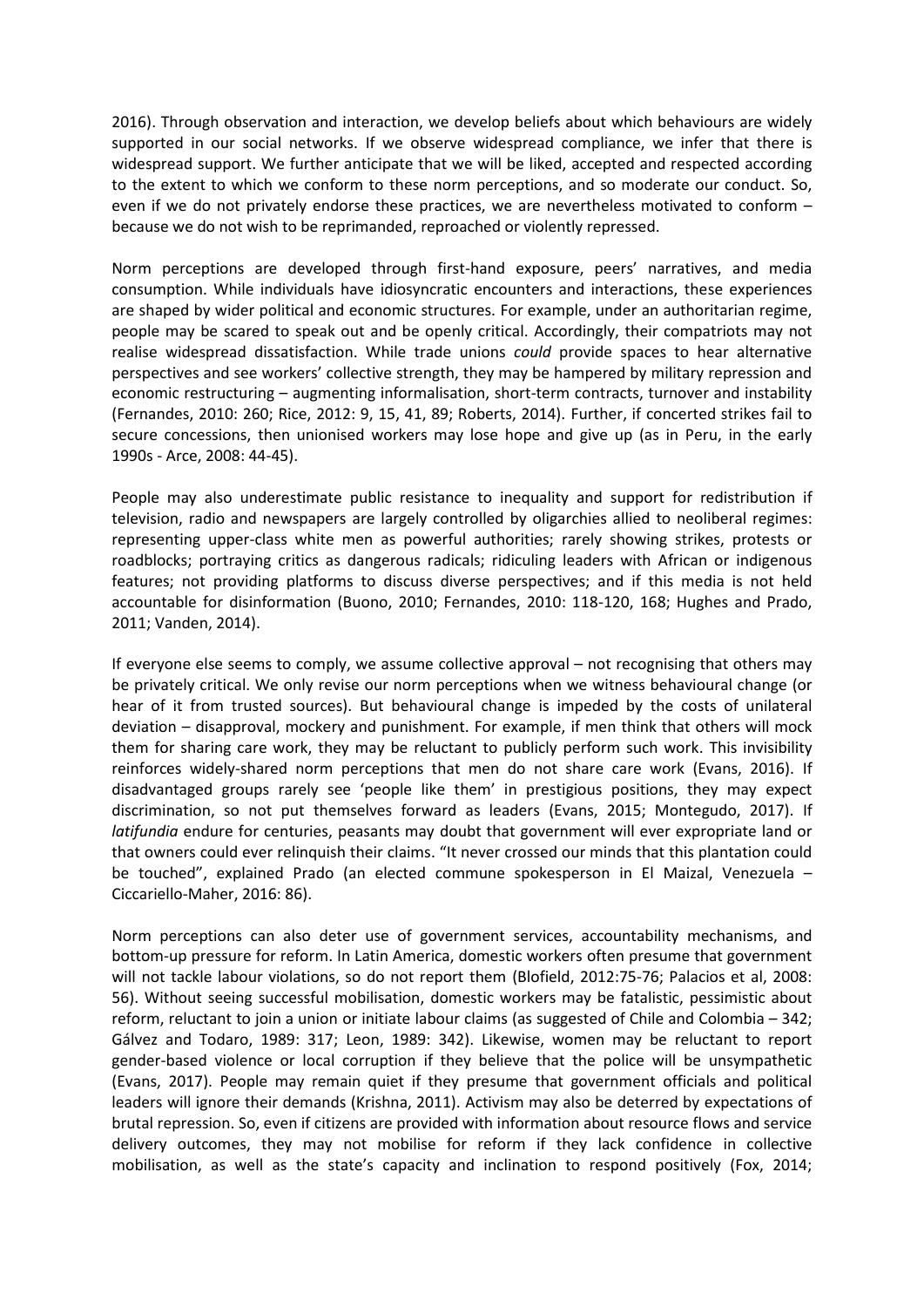Lieberman et al, 2014; Moore and Putzel, 1999: 14-15). Given the risks of overt defiance, marginalised groups may feign compliance but subtly resist – by pilfering and reducing productivity (Eckstein, 1989: 14; Scott, 1986). Likewise, governments may not feel compelled to reform if they do not anticipate backlash, if they doubt the public's capacity for independent political action (as suggested of Venezuela in the 1980s – Velasco, 2015: 9).

By clearly articulating how wider social practices influence individual behaviour, this concept – 'norm perceptions' – can explain path dependency. People conform to the status quo partly because they think deviation will be unsupported by peers. These subjective perceptions thus inhibit social change. The costs of unilateral deviation from norm perceptions also create a collective action problem – the need for a coordinated change in beliefs and behaviour (Bicchieri, 2017: 111). This helps explain why norm perceptions persist over time. By contrast, conceptualisations of 'norms' or 'ideas' as aggregate features of a given *society* struggle to elucidate how these influence individual behaviour.

Echoing this emphasis on norm perceptions (rather than internalised ideologies), Joshi and Moore (2000) argue that poor people will mobilise when the state is tolerant, credible and acknowledges their rights. They further claim that people are more likely to invest their time in learning and activism when programmes are predictable (not limited to a single project cycle). Joshi and Moore suggest that development co-operation should merely build an enabling environment for autonomous collective organisations of the poor. But there is a further question here: how to foster enabling environments? This will be discussed in the remainder of this paper.

To recap, inequalities can be reinforced through four different kinds of ideas: (i) self-perceptions; (ii) internalised stereotypes; (iii) unquestioned acceptance of the status quo distribution; and (iv) norm perceptions (about what others think and do). This theoretical framework finesses previous conceptualisations of 'ideas', which tend to amalgamate the lot. To explore the importance of ideas, and how they change over time, the next section explores recent dynamics in Latin America.

## **Section 2: Declining Income Inequality in Latin America**

In Latin America, the average Gini index declined by 13% between 2000 and 2012 (Székely and Mendoza, 2017; see also Figure 1; Birdsall et al, 2012: 159; Gasparini et al, 2016; Lustig et al, 2013: 130). Inequality fell especially sharply in countries that experienced a commodities boom (World Bank, 2015: 33). But growth is not the sole factor – for this also occurred in the 1990s (by 3.1 percent, compared to 3.2 percent during the 2000s), yet did not dent inequality (Cord et al, 2015).

This section discusses Latin America's decline in income inequality, and possible, complementary explanations. These include more fiscal space for redistribution (i.e. increased state capacity); ongoing democratisation (increased incentive for ruling elites to favour the poor majority); and social movements (disrupting ideas about income inequality). Together, these capture different plausible interpretations of socio-political change. My modest aim is to show that ideas have played a role, and should be more widely recognised by political economists. Though clearly there are no monocausal explanations, and the relative salience of each factor varies over time and by country.

Generalising across Latin America, both labour and non-labour income inequality have reduced. In Brazil, the Andes and Southern Cone, wages grew significantly across all types and sectors of employment, especially for unskilled and low-skilled workers (World Bank, 2015:27-31). This wage growth was markedly higher in countries that experienced a commodities boom (which fuelled demand for unskilled labour) (Cornia, 2014a; ibid: 33). Declining labour income inequality also reflects a declining skills premium: falling returns to tertiary education, relative to primary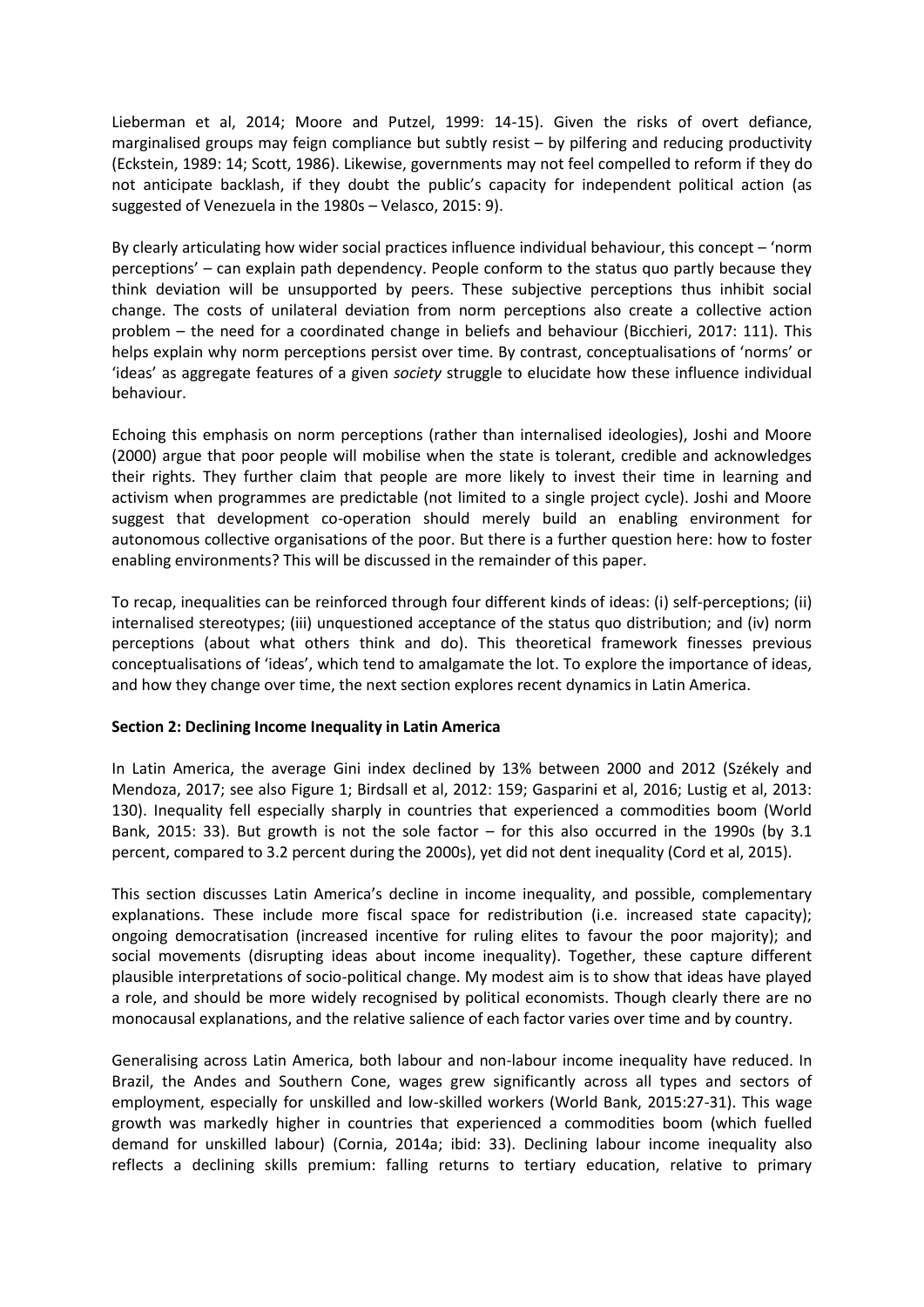education. Economists have attributed this to the greater supply of skilled workers (facilitated by increased government investment and rising enrolment in education in the 1990s and 2000s); declining demand for skilled labour; as well as active labour market policies (Azevedo et al. 2013; Cornia, 2016; Gasparini et al, 2016; Lustig et al, 2013). These include strengthening labour market institutions, enforcing labour laws (especially in Argentina and Brazil), and increasing the minimum wage (especially in Argentina, Brazil, Honduras, Nicaragua and Uruguay, though not El Salvador, Mexico, Paraguay or the Dominican Republic) (Keifman and Maurizo, 2014).

Falling income inequality was not only due to wage growth; redistribution also played a role (though its importance by country, and was much less significant in Peru; see Figure 2). Declining non-labour income inequality in Latin America is attributed to increased public expenditure on health care, education and social protection; improving both coverage and quality. Wider access to education (in conjunction with increased relative demand for low-skilled labour) also enabled more inclusive wage growth in the 2000s (Bird and Zolt, 2015; Cornia, 2014b; 2016; Cruces et al, 2014; ECLAC, 2017: 14; Ordóñez et al, 2015).



**Figure 1: Gini coefficient, Latin America, 1991-2014**

Source: Gasparini et al, 2016



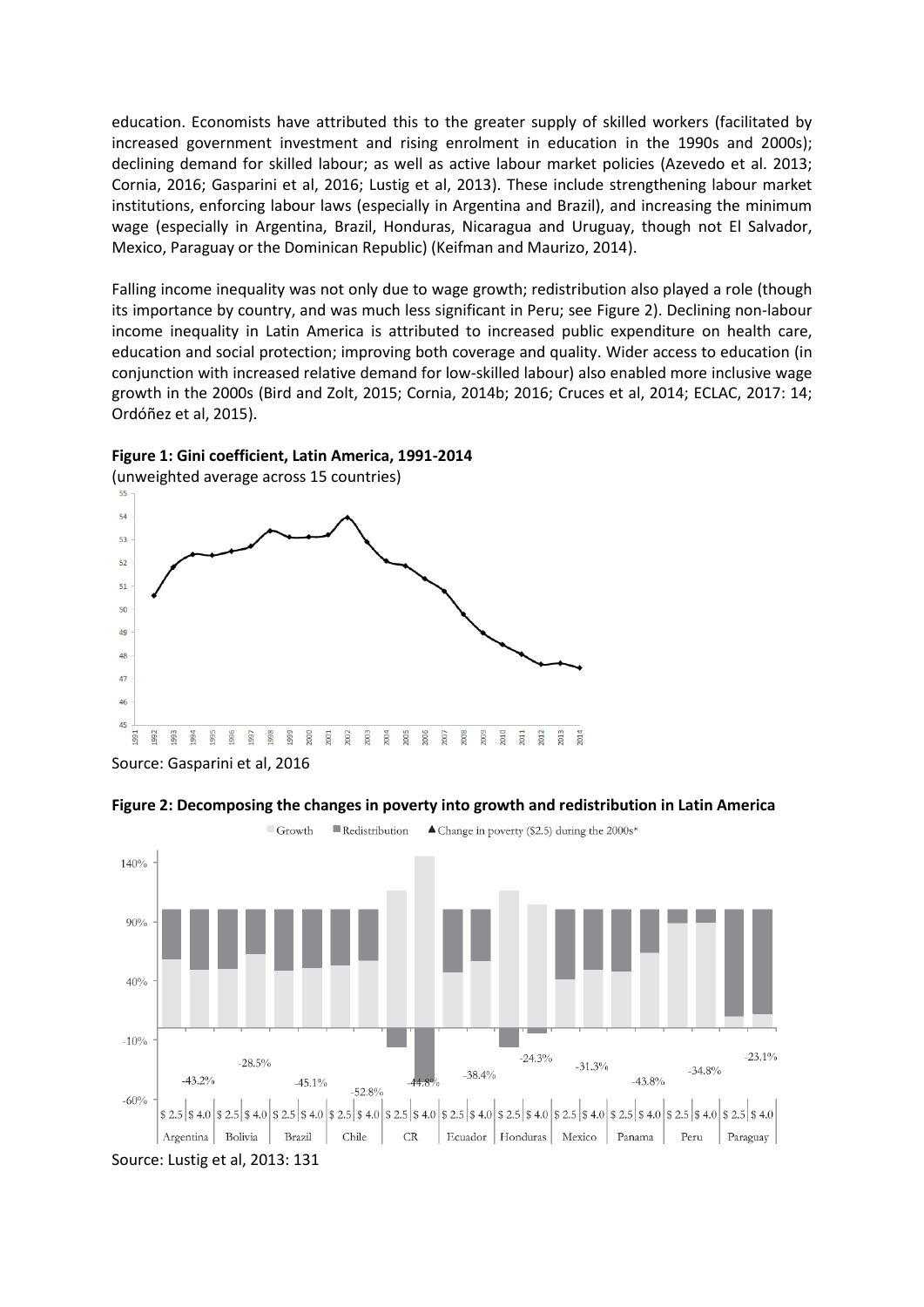Such quantitative analysis raises a further question: why have (most) Latin American governments increasingly redistributed wealth and enforced the minimum wage? Further, why has there been growing electoral support for leftist presidents, as shown in Figure 3? In 2010, left governments headed ten Latin American countries, two-thirds of the continent's population (Weyland et al. 2010).





Source: Cornia, 2016

### **(i) Increased fiscal space for redistribution**

Arguably, redistribution increased and inequality declined due to improved fiscal circumstances (i.e. more state capacity, not more political will). During the 1980s and 1990s, redistribution was not feasible given high debt, inflationary crises and pressure from global financial markets (credit restrictions, capital flight and debt-relief conditions). But, in many Latin American countries, the fiscal space for public social expenditure increased from the early 2000s with the 2003-2007 commodity boom, improved terms of trade, economic growth, increased tax/GDP ratio, debt cancellation, reduced dependence on the United States and IFIs (and their policy conditions), as well as growing official development assistance for the MDGs (Cornia, 2016; Kaufman, 2011; Levitsky and Roberts, 2011; Murillo et al, 2011: 54; Postero, 2013: 40; Remmer, 2012). Meanwhile, many oilimporting Central American countries experienced trade deterioration in the 2000s.

Arguably, increased fiscal space enabled Leftist parties to 'govern on the left' (Levitsky and Roberts, 2011: 10; Sandbrook, 2014: 183). When commodity prices fell and terms of trade deteriorated, Dilma Rousseff's government reintroduced fiscal austerity to ensure macroeconomic stability (Saad-Filho, 2015; Cornia, 2016:204; Gasparini et al, 2016). Similarly in Bolivia, Morales cut fuel subsidies when gas prices fell<sup>4</sup> (Postero, 2013). Many redistributive policies seem contingent upon increased government revenue. There has been less progress where resources are strictly finite, such as land (see Postero, 2013: 41 on Morales' reluctance to pursue land reform, for instance).

The case Venezuela illustrates the importance of fiscal circumstances. Chávez was first elected in a context of low oil prices. With limited fiscal space, he limited monetary expansion, maintained fiscal discipline and did not nationalise domestic industry – despite political pressures for redistribution (e.g. strikes and demonstrations in 2002) (Kaufman, 2011: 104; Murillo et al., 2011: 55). However, with increased petroleum prices in 2003 (in conjunction with his control over revenues from Petróleos de Venezuela, Venezuela's national oil company), Chávez could finally increase public

<sup>&</sup>lt;u>.</u> 4 Though Morales rescinded after widespread protests.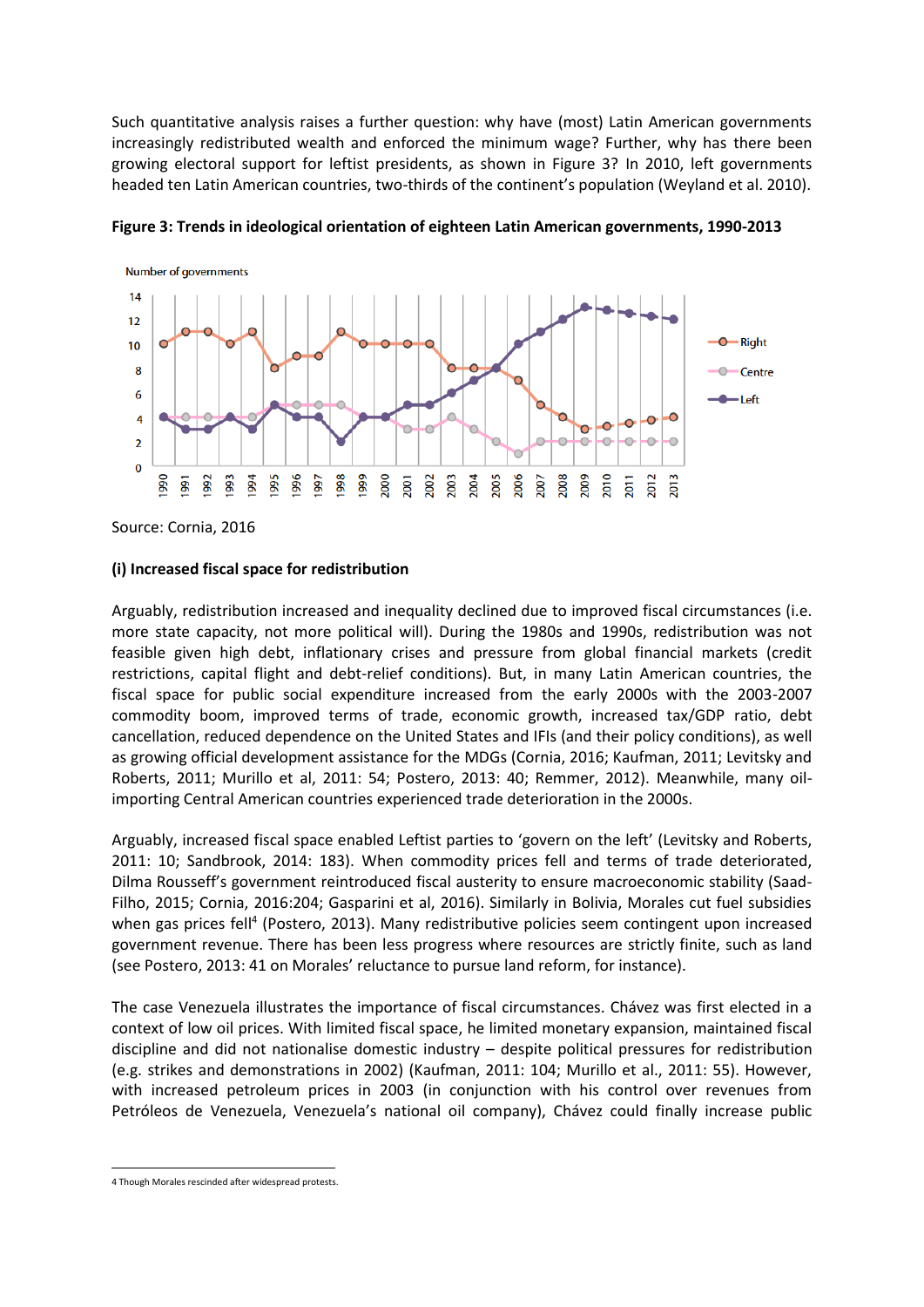expenditure on health, education and food delivery (Kaufman, 2011: 104). This was jeopardised when oil prices fell in 2014 (Alarcón et al, 2016).

Although the global commodity boom reduced external constraints, it only created permissive conditions for increased expenditure. We still need to explain why some governments *chose* to spend mineral and oil wealth on redistribution, rather than enriching the elite. Further, if fiscal space matters, why is redistribution not higher in wealthier Latin American countries, like Chile? Also, why did Chile make greater progress towards universalism *after* (not during) its high growth years (1990- 2000) (Pribble, 2013)? And why did increased social spending in Brazil precede the commodity boom of 2003 (de Melo et al, 2016: 155)? Why did economic growth not dent income inequality in Latin America during previous decades (De Janvry and Sadoulet, 2000)? And why has redistribution not increased in other countries that experienced economic growth and commodity booms (such as in Asia)? To answer these questions, we need to consider political dynamics: such as democratisation, social movements, interests and ideas.

## **(ii) Democratisation**

Perhaps declining inequality is partly due to democratisation (in conjunction with increased fiscal space). Increased democratic accountability, multipartyism and institutional reforms arguably: (a) reduced the opportunity cost of leftist organising; (b) incentivised governments to listen to marginalised voters; (c) especially if large in number; and (d) lowered the entry costs for political party formation. Notably, none of these rational-choice explanations presume a shift in ideas.

First, growing freedom of association and expression reduce the opportunity cost of leftist organising, as compared to violent political repression under military dictatorships (Bellinger and Arce, 2011; Eckstein, 1989: 39; fiOrtiz, 2015). Second, in unequal contexts, the median income voter has an economic incentive to vote for redistribution. If the system is competitive, they should be courted by political parties (as argued by Melo et al, 2014; Meltzer and Richard, 1981). Since inequality enables a constituency for the Left, democratisation should increase redistribution (Acemoglu and Robinson, 2012; Levitsky and Roberts, 2011: 8). Third, the larger the relative size of disadvantaged groups, the more they should be favoured under democratisation. One might anticipate greater electoral success for ethnic parties in democratic countries with relatively large indigenous populations. Fourth, it has become easier for ethnic parties to register and engage politically – with the 1994 decentralisation law in Bolivia, as well as reserved legislative seats in Colombia and Venezuela (Van Cott, 2005: 8).

Despite the intuitive plausibility of these interest-based hypotheses of how democratisation curbs income inequality, they do not seem to provide a full explanation. For starters, Acemoglu et al (2015) find no robust evidence that democracy reduces inequality. Tenorio (2014) similarly records that democracy does not increase social spending in Latin America. Second, the poorest do not necessarily vote for left-wing parties. Analysis of Latinobarometer data shows no association between socioeconomic position, political orientation and perceived unfairness (Kaufman, 2009). Demands appear to be conditioned by ideas, and cannot be inferred from economic standing alone. In Chile, people are more likely to protest if they believe the state should redistribute resources – regardless of individual income (Castillo et al, 2015). Such evidence casts doubt on interest-based hypotheses that democratic competition in unequal countries will yield more redistributive policies. Third, as Van Cott (2005:3) observes,

*successful ethnic parties formed in countries with minuscule indigenous populations (Colombia, Venezuela) and performed poorly or failed to form at all in several countries with*  large populations (Peru and Guatemala). Ethnic parties are not a natural result of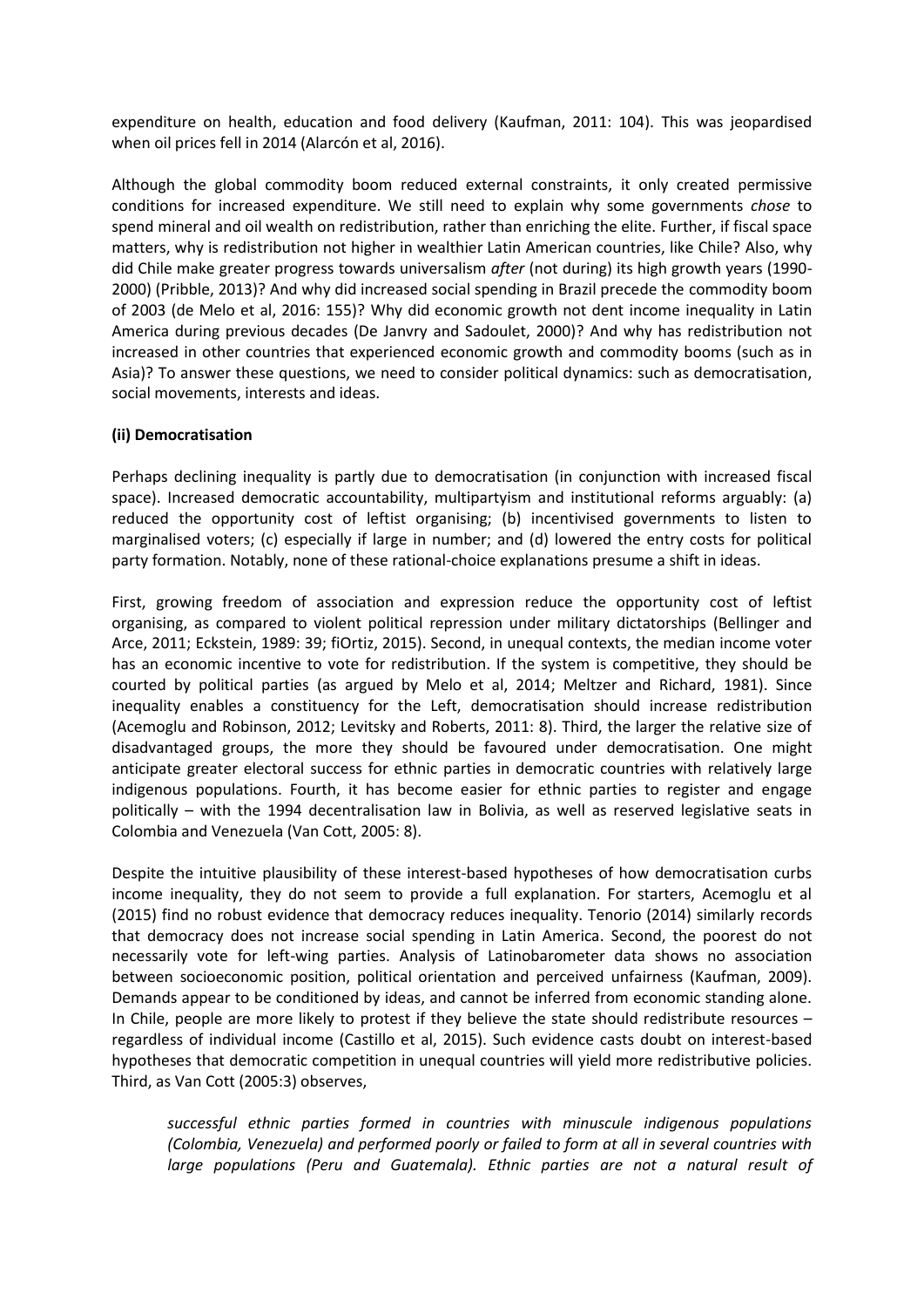*democratization in the 1980s and 1990s since this occurred almost everywhere, but successful ethnic parties were formed in a minority of countries.* 

Fourth, it is important to distinguish between the formation and electoral success of indigenous parties. Institutional reforms may help explain their formation (by lowering barriers to entry, reducing opportunity costs), but not their electoral successes, nor sub-national variation in performance (Madrid, 2012: 11).

Like increased fiscal space, democratisation does not entail reduced income inequality, at least not immediately. But one problem with cross-sectional studies of democratisation and inequality is that they neglect lagged effects. When we look at the longue durée in Latin America, such as over a twenty year period, democracy *is* associated with increased social spending and reduced income inequality (as found by Huber and Stephens, 2012; Niedzwiecki, 2015). Perhaps democratisation *enables* important further factors, such as leftist organising and the consolidation of centre-left parties (as suggested by Huber and Stephens, 2012; Tilly and Wood, 2012).

### **(iii) Social Movements and Ideas**

One long-term process – benefitting Leftist parties – is the slow, iterative and often conflictual process of social mobilisation. There were 281 protest movement campaigns in Latin America and the Caribbean between November 1995 and March 2001 (Almeida, 2007: 128).

Cross-national analysis suggests that social mobilisation increases the subsequent likelihood of propoor parties and spending. Indigenous parties have performed better in countries with stronger, more unified indigenous social movements (such as in Ecuador and Bolivia, as contrast with Guatemala and Peru, where indigenous movements are fragmented and weaker (Madrid, 2012: 14; see also Cleary, 2006; Rice and Van Cott, 2006: 710; Van Cott, 2005). In Argentina, falling wage inequality coincided with increased union activism, as supported by government (Lustig et al, 2013: 134; Silva, 2009: 99). Indeed, between 1970 and 2007, across Latin America, strikes exert a longterm positive effect on social security spending (Tenorio, 2014). Interestingly, it is only with organised labour protests that democratisation increases such spending (ibid). Labour strength even seems to increase social spending during periods of state retrenchment (1980-1999). This effect is even larger during periods of state expansion (2000-2010) (Niedzwiecki, 2015). Such analysis indicates positive synergies between increased fiscal space, democratisation and effective leftist organising. Clearly these are just two of many modes of pro-poor social mobilisation in Latin America. Besides indigenous groups and labour, demonstrations have also been led by neighbourhood associations, landless people, unemployed workers, coca growers, domestic workers, women's organisations, pensioners, and students.

If we accept that social movements have played a role in promoting redistribution, the next question is how? Economic self-interest has clearly been important: triggering mobilisation and hastening state response. Price increases, mining projects, wage freezes, mass lay-offs, privatisation, economic stabilisation and mineral extraction have triggered mobilisation by increasing the *opportunity cost* of inaction (as argued by Almeida, 2015). Indeed, in Latin American democratic and semi-democratic contexts, 'collective political activity rises with economic liberalisation' (Bellinger and Arces, 2014: 699).

Self-interest could also explain state response. When indigenous groups in Colombia physically closed the Pan American Highway (demanding improved infrastructure and services), they paralysed the economy and jeopardised elite interests. This may explain why the state yielded to their demands (Gow, 2013: 86-88; see also Zamosc, 2004: 131 on similar dynamics in Ecuador).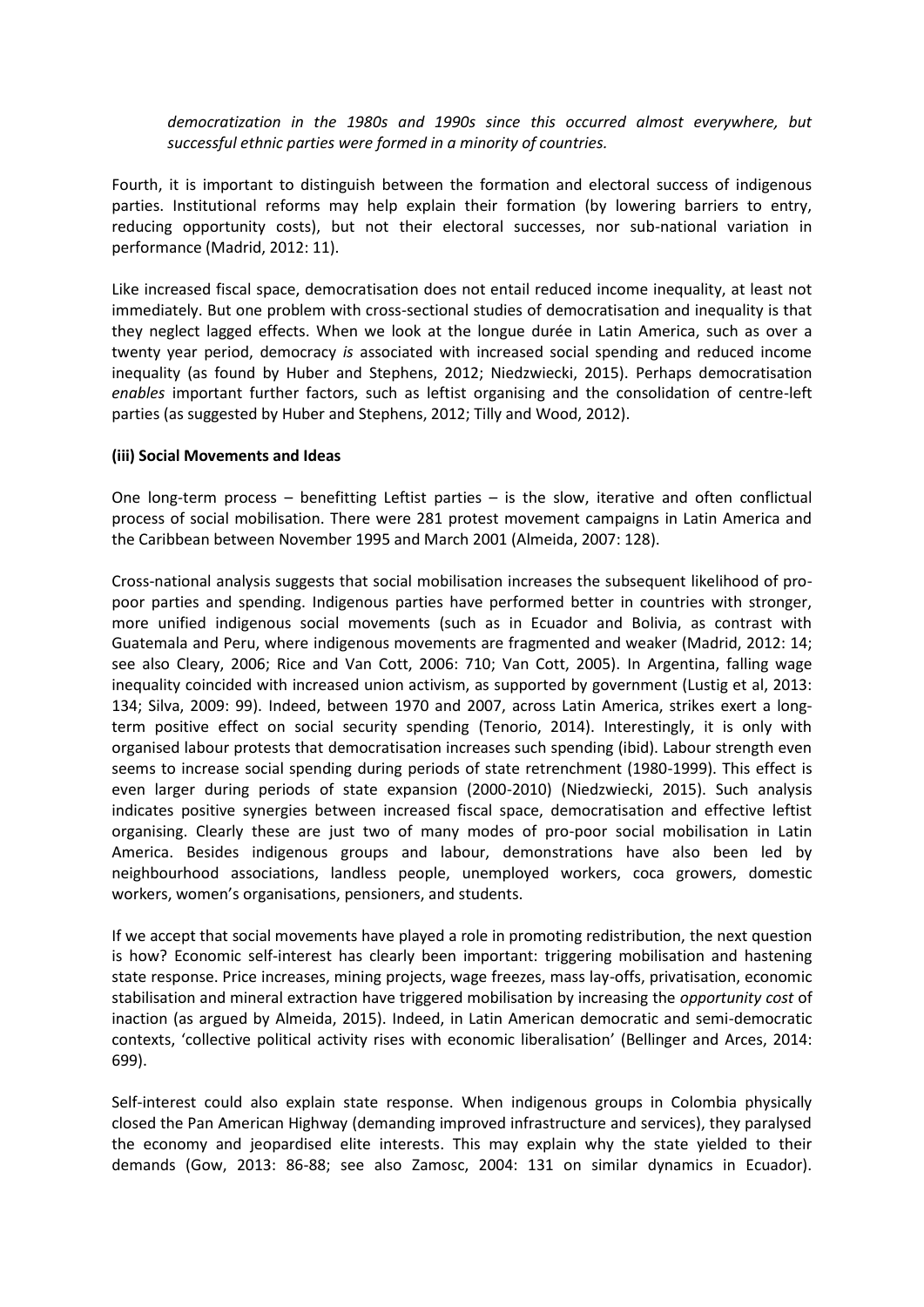Marginalised groups have also used international media attention to push governments to act  $$ thereby harnessing self-interested reputational concerns (Richard, 2013: 157).

Opportunity costs may trigger initial mobilisation and hasten state response, but there are further questions about how protestors gain confidence in the possibility of social change, become inspired to take on more challenges, and secure wider support. For example, public resistance to health care privatisation in El Salvador grew between 1997 and 1999 (Almeida, 2006). As dissent increased so did the demonstrations. After 50,000 participants marched, the government stopped privatisation. How did the movement gain support over time? What strengthened solidarity?

Has there been ideational change? Remner (2012) cites Latinobarometer data showing no change in self-placements along the left-right ideological spectrum between 1996 and 2007. However, there are four reasons for caution here. First, analysis of this data finds a high share of non-responses (20%); stated confusion of terms used; and instability of individuals' self-reported left/right ideological orientations (Ames and Smith, 2010; Arnold and Samuels, 2011: 35). Second, other datasets *do* suggest an ideological shift. For instance, support for neoliberal policies declined between 1998 and 2003 (Madrid, 2008). This harmed incumbent regimes and undermined the credibility of neoliberal policies (Levitsky and Roberts, 2011: 10). Third, these surveys only show internalised ideologies, not norm perceptions. This distinction is important in understanding the rising electoral success of Leftist parties: people may become more inclined to vote for Leftist parties if they believe they are likely to win. Fourth, I suggest Remner's (2012) focus on a single decade is a fairly short time-frame, given centuries of socio-economic exclusion in Latin America. I suggest we take a step back.

The remainder of this section illustrates how social movements have enhanced marginalised groups' self-esteem and self-efficacy; cultivated their collective solidarity; destabilised hegemonic narratives (government policies and paradigms); demanded recognition and redistribution; politicised inequality; fostered confidence in the possibility of social change; and in this way built support for socially democratic parties (see also Escobar, 1992: 69; Roberts, 2014: 61-62).

As mentioned in Section 1, marginalised groups' capacity to push for redistribution can be impeded by socially constructed ideas of difference. Across Latin America, indigenous groups developed the collective strength to militate for change by celebrating and affirming indigeneity, developing horizontal identities, and thereby forging alliances across disparate ethnic groups (Bottazzi and Rist, 2012: 531; Fabricant, 2012; Lazar, 2008). This has occurred through working together in preparing collective kitchens, joining popular fiestas, sharing experiences of daily struggles, recognising common grievances, exchanging ideas with diverse groups, learning about national politics, analysing their situation and contemplating alternatives (Canessa, 2012: 211; Fabricant, 2012; Fernandes, 2010; Lazar, 2008: 144; Nash, 1989; Postero, 2007: 24, 204). Between 2000 and 2008, the percentage of Bolivians who identified as indigenous increased by ten percentage points (Moreno Morales et al. 2008: xxxiii). This shift in self-perceptions likely aided indigenous political parties.

As discussed in Section 1, inequalities are reproduced if poor people internalise stigmatised identities. But, through association and exposure to egalitarian discourses, people may come to revise their self-perceptions and believe they deserve dignity. Creuze Oliveira started domestic work at the age of ten. She was routinely psychologically, physically and sexually abused. Until age 21, she only received clothes and food, not pay. Creuze Oliveira assumed her situation was unchangeable. But, by chance, she came to hear about domestic workers' rights on the radio, subsequently gathered with activists in church, and started mobilising collectively. Slowly and incrementally, she came to believe she could change her circumstances, and would be supported by others. Creuze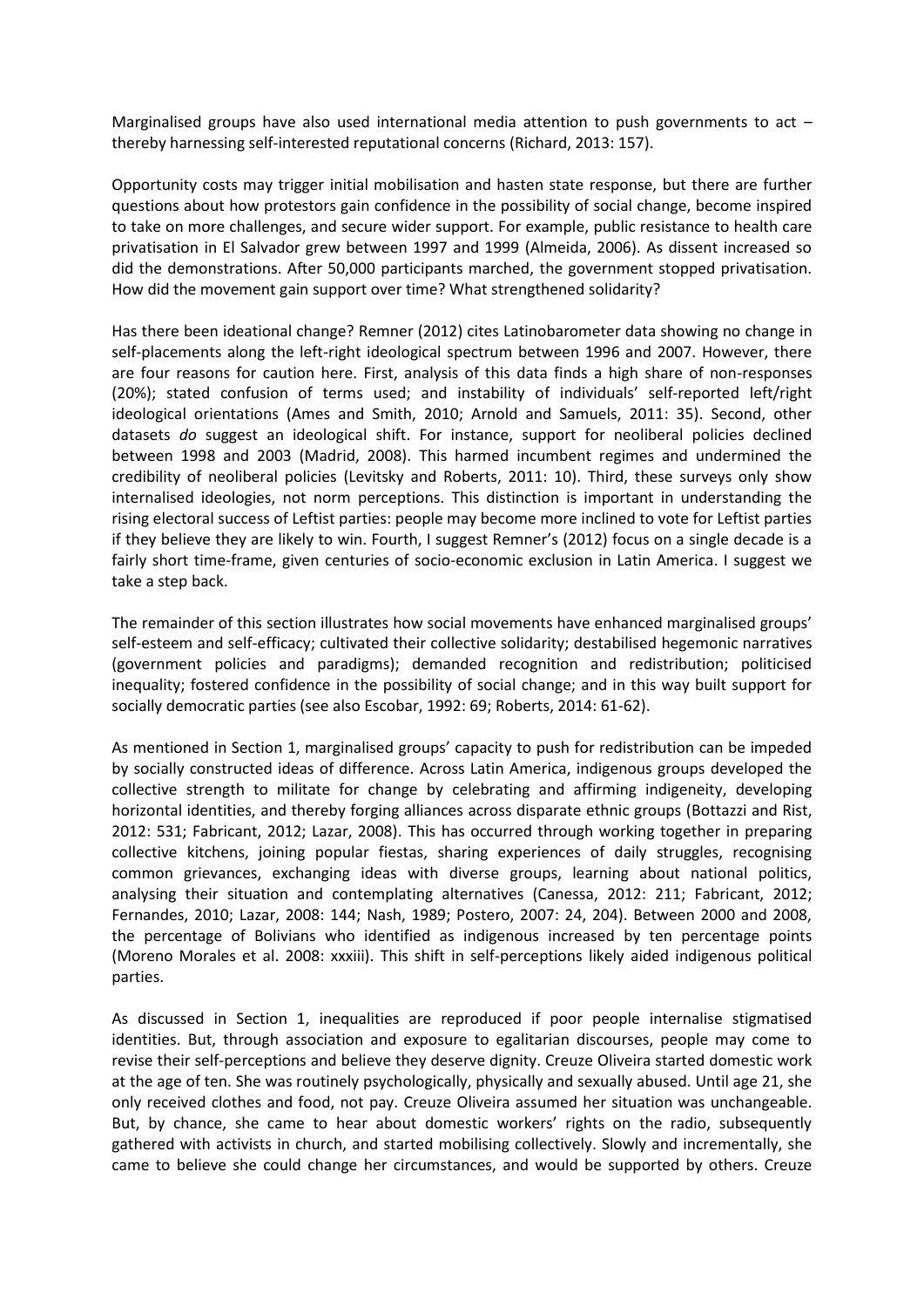Oliveira became President of the National Federation of Domestic Workers in Brazil, helping to secure progressive legal reform (Cornwall et al, 2013; see also León, 1989: 333-334).

Similar processes of association, political socialisation and collective consciousness have been central to Landless Rural Workers' Movement (MST), which has in the past 30 years enabled 146'000 families to secure five million hectares of land (Fernandes, 2005: 321; Wittman, 2009). Workers may be indecisive about land occupations, or fearful (feeling like 'cannon fodder'), so it is important to galvanise commitment, confidence and solidarity. 'The more that the masses attach themselves to their symbols, their leaders, and the organization, the more they fight, the more they mobilize, and the more they organize themselves' (Wolford, 2010: 87; see also Zibechi 2014: 57 on the formation of solidarity in Mexico; and Dixon 2014 on black cultural politics in Brazil). In Argentina, collective identities and commitments to solidarity were forged through gathering at roadblocks, developing resistance tactics and negotiating strategies. These beliefs helped dismantle the vertical clientelist politics that had hitherto impeded redistribution. Piqueteros insisted negotiations take place at the roadblocks, thereby undermining the role and power of distrusted political intermediaries (Silva, 2009: 74). Likewise in Ecuador, '[w]e are waking up from a long dream of being oppressed and enslaved. We allowed ourselves to be ordered around, and now we have realized we should act together' – explained one indigenous peasant women, who had joined a two day march two days to Quito (cited in Silva, 2009: 183). As Lazar (2015: 246) observes in Bolivia, '[f]estivals, parades, and demonstrations are a means for individuals to define and physically experience the collectivity, creating a shared sense of identity through movement'. While protests may be triggered by opportunity costs, the *embodied* process of *physically* coming together appears to strengthen and sustain social movements, enabling further collective action.

Besides fostering unity, coming together, seeing strength in numbers, also seem to shift norm perceptions about collective resistance to inequalities. Adelinda Díaz Uriate (a former leader of the Peruvian domestic workers' movement in Peru) similarly narrated her joy in seeing seven hundred domestic workers gather together, in 1975: 'This made me very happy… it gave me courage to continue… It was decided to expand the union organization to other departments' (1989: 403). High turnout at gatherings and rallies may thus inspire further action. Norm perceptions may also shift through hearing others shout angry, rebellious slogans, like '*que se vayan todos*' [they all must go] which reverberated down the streets of Buenos Aires in December 2001 (Di Marco, 2016). At the inauguration of Bolivia's 2006 Constituent Assembly, thousands of indigenous people carried placards declaring, '*nunca mas sin nosotros*' (never again without us - Fabricant and Postero, 2013: 192). By congregating in large groups, sharing ideas, all avowing defiance, these collective processes can thus overcome the co-ordination problems inherent in changing norm perceptions (discussed in Section 1).

Shifts in interests, ideas and performances appear to have synergistic effects, often enabling positive feedback loops. For example, Argentina's sovereign debt default triggered widespread factory closures and job losses. To ensure basic survival, men and women seized factory control, and formed co-operatives. Besides necessity and pragmatism, workers were also inspired by collective memory of successful factory occupations in the 1960s, '70s and '80s. Emboldened by beliefs about what was possible in Argentina, they rallied support: 'occupy, resist, produce'. Workers' confidence in their collective capacities for autonomy and resistance further increased when they actually achieved these goals for themselves (Di Marco, 2016; Rossi, 2015). As E.P. Thompson (1963) suggested of the English working class, such horizontal identities, collective mobilisation, and redistributive demands cannot be inferred from economic position. They are socially constructed through collective experiences.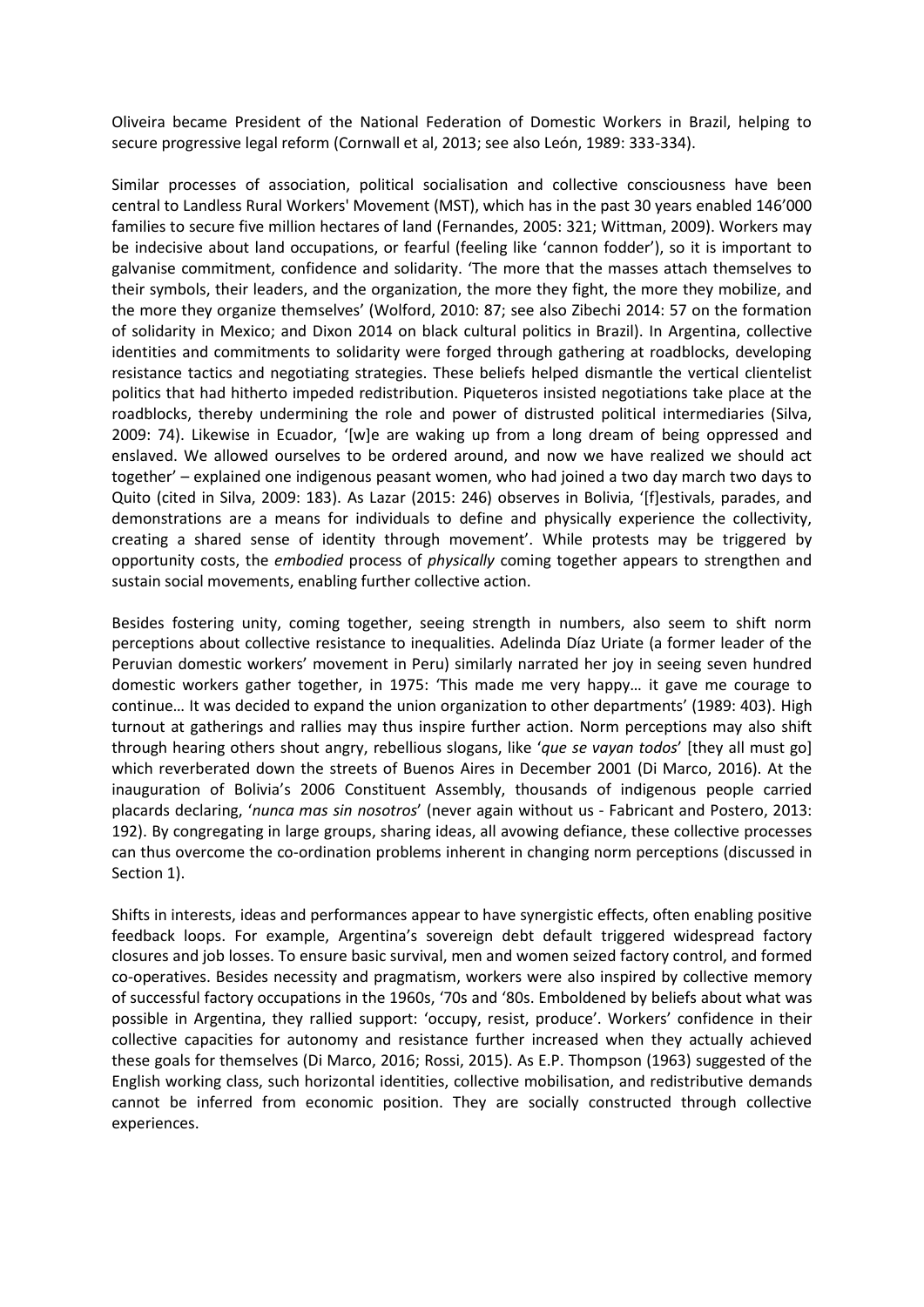These synergistic, collective shifts in interests, ideas and performances are also shaped by geography. For example, anti-austerity protests were particularly prevalent in countries with large urban populations (Walton: 1990: 315; Walton and Ragin, 1990). This is partly due to the opportunity costs of inaction: job losses, wage cuts and price hikes fell especially hard on the urban working class (Rice, 2012: 10). It also reflects the disruptive capacities of cities. People living in interconnected, heterogeneous, densely populated areas, with greater access to mass communications, are perhaps more likely to hear alternative, critical discourses; listen to community radio sharing positive narratives about marginalised groups; see slogans of resistance emblazoned in street art; and learn about successful activism from their large, diverse social networks. Such exposure shifts norm perceptions, enabling positive feedback loops. By seeing their peers pushing for change, people may become more confident in the possibility of collective resistance and join forces. Urban-based anti-austerity riots were also enabled by decades of local networking and activism – which is harder in more isolated areas (see also Evans, 2017; Marx, 1852; McClintock, 1989: 70-72; Rice, 2012:9-10; Velasco, 2015: 11).<sup>5</sup>

Social movements have also broadened their support bases through strategic framing. In Argentina, organisations sought to mobilise disparate actors and amplify their collective power by framing unemployment as symptomatic of the broader economic context, rather than a personal failing (Silva, 2009). Had workers blamed themselves for job loss, they may not have demanded state response, or secured wider support. Likewise, inclusive ethnopopulist rhetoric (anti-establishment, anti-neoliberal) was arguably key to indigenous parties' electoral success in Latin America. It enabled them to appeal to a broader range of voters, especially lower and struggling middle classes (Madrid, 2008; Postero, 2004: 207; Silva, 2009: 137; Van Cott, 2005: 90). Ethnic parties that did not use inclusive rhetoric or forge ties to diverse groups failed to gain broader electoral support (Madrid, 2008; see also Blofield, 2012: 89, 132-133 on domestic workers' strategic framing in Bolivia, Chile, Costa Rica and Uruguay). Mass mobilisation and strength in those numbers appear to be forged through building a shared narrative, to which many relate. Pro-poor social movements have also been legitimised by widely-respected authorities, such as the Catholic Church and international human rights standards (Banck and Doimo, 1989; Eckstein, 1989: 30-32;; Rice, 2012: 45).

Framing can only do so much, however. Equally important to ideational change are iterative, longterm processes of state-society engagement. By occupying public spaces – asserting their collective presence, entitlements and solidarity – marginalised groups have politicised inequalities. In May 1990, the Confederation of Indigenous Nationalities of Ecuador (CONAIE) organised a ten day mobilisation: blocking roads and occupying churches. Its 'Sixteen points' of national demands articulated a politics of both recognition and redistribution. This was the first national mobilisation of Indians. It catalysed wider protests and demands. Exposure to a critical mass of indigenous protestors may have shifted others' norm perceptions – about the possibility of socio-political change. Through 1990s, CONAIE contested government laws, suggested alternatives, negotiated, and entered electoral politics (Yashar, 2005). By organising horizontally (eschewing individualised, clientelist alternatives), marginalised groups reshaped expected terms of engagement with the state (Cardoso, 1992: 300; De Oliveira and Da Conceição, 1989: 364; Fabricant, 2012: 107; Silva, 2009: 74; Velasco, 2015).

Critical media may amplify norm perceptions of widespread resistance. Cross-national research suggests that support for redistribution is associated with perceived inequality (not actual levels thereof). While people tend to underestimate inequality, they are more likely to support redistribution if their compatriots perceive the country as unequal (Gimpelson and Triesman, 2015). That is, if their friends, neighbours and co-workers are publicly contesting the status quo

-

<sup>&</sup>lt;sup>5</sup> It is notable that urbanisation is much higher in Latin America than other developing regions (UN-HABITAT, 2016).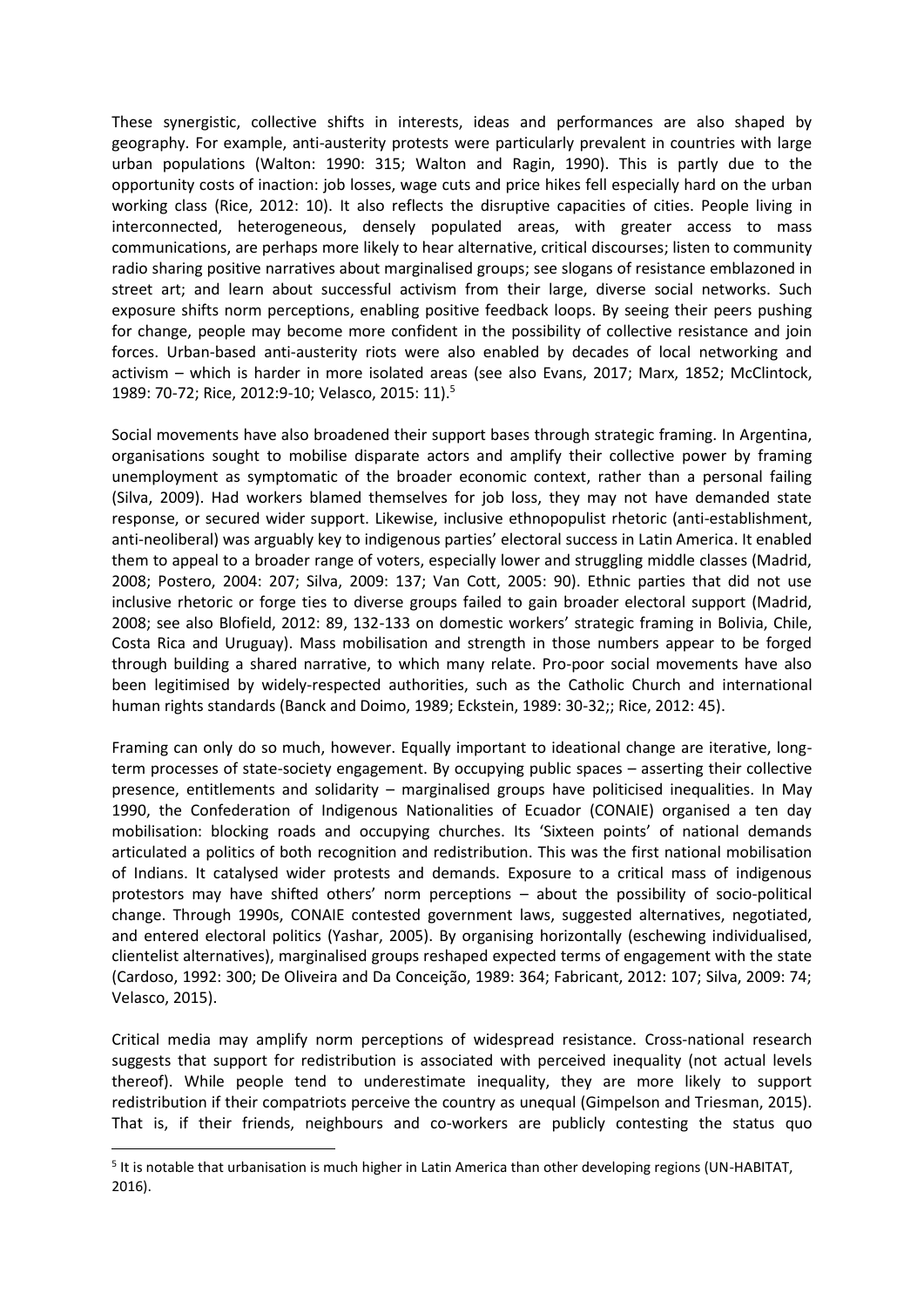distribution. This perception could be amplified Inequality can also be politicised through the media. Media reports of an infant's death from malnutrition in Campinas (one of Brazil's wealthiest cities) amplified support for the city's 1995 minimum income programme. Likewise, media criticism of Cardoso's neglect of social policy arguably spurred the rapid rollout of Bolsa Escola in 2001 (Yonemura, 2005, cited in McGuire, 2013; see also Brysk, 2000: 95; Spronk, 2015: 40 on sympathetic press coverage fostering a multi-class coalition during the Cochabamba water wars). Such critique coincides with a deconcentration of media ownership in the 2000s (Boas, 2013).

But mobilisation and media attention are not enough. People are more likely to expect tolerant, capable, responsive government (i.e. revise their norm perceptions and further engage with government) when it positively *responds* to their demands, and actually *undertakes* sought-after reforms. In Colombia, Ecuador and Venezuela, indigenous movements effectively engaged with the state during constitutional reform processes, and their representatives were elected to constituent assemblies. In Bolivia, mobilisation led to the reform of an agrarian law. Immediately after each of these processes of effective engagement, indigenous movements coalesced into political parties. The state's positive response appears to have fostered confidence in the possibility of social change, mobilising further pressure for reform (Postero, 2004: 207; Van Cott, 2005). Brazil's participatory constitution-making process in Brazil (comprising thousands of diverse working groups, from all over the country, and lasting over nineteen months) similarly raised expectations of socially inclusive, open, democratic governance (Alston et al, 2017). Co-operatives and unions have been similarly emboldened by responsive government policy and legislative reforms (Arce, 2008: 44-45; Rossi, 2015). Top-down legitimisation may also improve interactions with front-line civil servants. For example, labour inspectors became more empathetic to domestic workers after Morales's election. This led domestic workers to *anticipate* state support and increasingly report labour rights violations (Blofield, 2012: 91). These examples support Fox (2014), Joshi and Moore's (2000) arguments that poor people are more likely to mobilise when they believe the state to be tolerant, capable and responsive – underscoring the importance of norm perceptions.

If disadvantaged groups *already* contest inequalities and demand redistribution (perhaps as a result of past mobilisation), then state *inaction* may trigger further protests. In Brazil, progressive government reforms, leading to a decline in both poverty and unemployment, as well as a rise in the average real wage – have shifted norm perceptions. Yet material change has not kept pace with demand. 'Despite its achievements, the party must deal with constituencies that expect more' (Sandbrook, 2014: 165). Paradoxically then, the protests of 2013 occurred because of the Government's (partial) success in tackling inequality. Protests may also escalate through frustration with government refusal to reform and violent repression. Seeing the police assault marchers, for instance, triggered public rage and empathy (as in Brazil, Ecuador and Mexico – Magana, 2014: 72; Postero, 2013: 50; Spronk, 2015: 40; Vanden, 2014: 242-247).

Ideas may also shift through transnational networking. Across Latin America, conventions and seminars have enabled coalition-building between diverse groups, often with overlapping membership (Silva, 2009: 51). UN conferences, World Social Forums and World Food Summits enable participants to: learn from each other's experiences; destabilise hegemonic narratives (which portray indigenous alternatives as backward); cultivate a stronger movement (sharing email contacts etc.) (Baldez, 2012: 323; Fabricant, 2012: 109, 115, 126; see also Swords, 2014 on network politics against the Plan Puebla-Panama). By coming together, otherwise isolated indigenous groups have learnt from others' experiences of seeking autonomy and securing territorial agreements (Brysk, 2000: 276). Through hearing stories of resistance, they may come to believe that 'Another World is Possible' (to quote the slogan of the World Social Forum). The (relative) success of Brazil's MST has influenced peasant organizations throughout the Americas. Inspired by marches across Bolivia and Brazil, Amazonian Indians marched across the Andes: '500 kilometres of resistance', alluding to the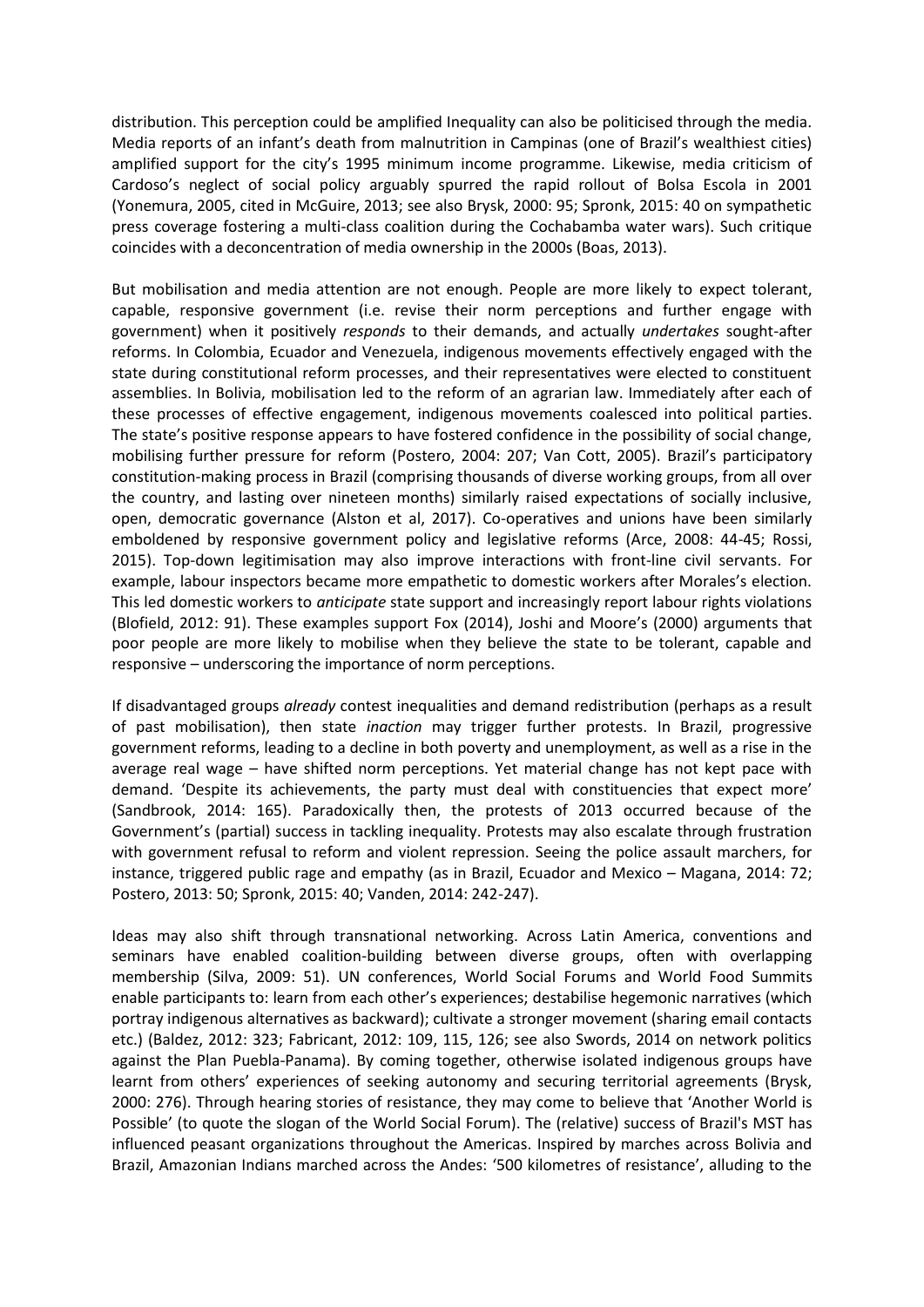continental '500 years of resistance'. With others joining in solidarity, their numbers reached 10'000 by the time they had arrived in Quito. The Government accorded them a million hectares of territory (60% of their demand) and hired buses to transport the marchers home (Brysk, 2000: 156). Likewise regional networking strengthened the resolve of women anti-mining activists, thereby sustaining commitment (Jenkins and Rondón, 2015).

Regional diffusion also increased the perceived viability of the Left. Seeing Chávez, Lagos, Lula, and Kirchner maintain economic stability and gain re-election encouraged other leftist leaders (such as Correa and Lugo) and also voters, even in conservative strongholds like El Salvador and Paraguay (Levitsky and Roberts, 2011: 11). The electoral successes of indigenous movements in Colombia, Ecuador and Bolivia arguably emboldened indigenous organisations to form electoral vehicles, such as in Venezuela and Guyana (Van Cott, 2007: 133). Controlling for other variables, Rice and Van Cott (2006) find that indigenous peoples' parties are significantly more likely to emerge and be electorally successful in the current time period. They suggest this is due to 'a demonstration effect produced by the prior formation and electoral competitiveness of indigenous parties in the region' (ibid: 725). Interviewed indigenous leaders in Peru attested to this diffusion effect: the recent success of ethnic parties in Bolivia and Ecuador led them to seriously consider forming ethnic parties for the next national elections (Van Cott, 2005: 226). This is a norm perception and is not reducible to increased fiscal space for redistribution. This regional effect (together with the high level of urbanisation) may partly explain why falling inequality has occurred in Latin America but not elsewhere.

In recent decades, marginalised groups have secured high-level validation of their struggles. ILO conventions and UN declarations<sup>6</sup> may foster confidence in the possibility of socio-political change. Some indigenous groups in Bolivia attested that the 1977 United Nations (UN) conference on discrimination against indigenous people in America legitimised their aspirations (Postero, 2007: 50). Likewise for domestic workers, ILO conventions are said to galvanise networking and activism (Blofield, 2012: 135).

In summary, declining inequality in Latin America was *partly<sup>7</sup>* due to social mobilisation. While sporadic anti-austerity protests were often catalysed by a shift in interests, those collective processes of coming together seem to – slowly and incrementally – strengthen solidarity, embolden critique, galvanise confidence in collective resistance, thereby motivating government reform. Regional networking further enabled the regional diffusion of ideas. This may help explain why inequality declined across Latin America, but not many other countries that benefitted from the commodity boom (increased fiscal space) and democratisation.

Importantly, mobilisation is only part of a much more complex, internationally varied narrative. Also relevant are public perceptions of government. If people perceive the government as competent and legitimate, they may be more willing to pay higher taxes, to finance redistribution – as has occurred in Brazil (Melo et al. 2014). Indeed, Latinobarometer data suggests a positive association between willingness to pay taxes, satisfaction with health care and education, as well as lower perceived corruption (Daude and Melguizo, 2010). The broader point is that ideas matter.

## **Section 3: Wider Implications, for Tackling Inequality**

-

Latin America's recent reduction in inequality may provide insights for wider efforts to tackle inequality. Social movements and ideational shifts appear to have been important, in the long run.

<sup>&</sup>lt;sup>6</sup> Examples include the ILO Convention Concerning Indigenous and Tribal Peoples (1989, ratified by 14 Latin American states); the UN Permanent Forum on Indigenous Issues (2002); and the UN Declaration on the Rights of Indigenous Peoples (2007, signed by all Latin American states except for Columbia).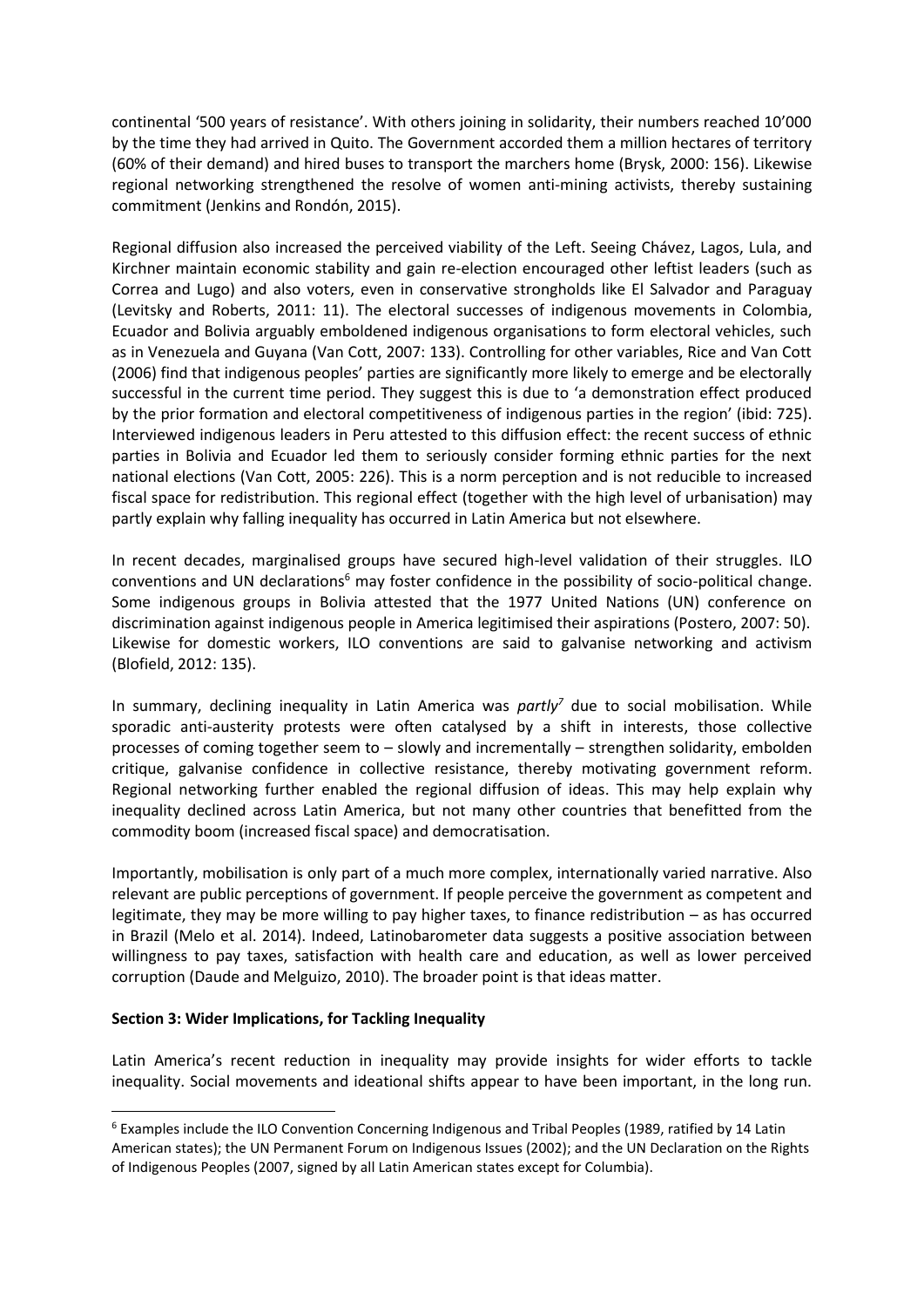While we cannot presume such processes will have similar results elsewhere, it may be instructive to take both more seriously. Suggestions include: strengthening social movements; focusing on norm perceptions (rather than internalised ideologies or social norms); and publicising positive deviance (through media and benchmarking). However, these are merely abstract suggestions, needing further analysis and refinement before application to specific locales.

Given the apparent potential of social movements, additional research is needed to explore how (if at all) they can best be supported by the international development community. At present, donorfunded NGOs often focus on small-scale projects (providing services or trainings for poor beneficiaries), rather than collectively pushing for change. This fragmentation is partly a consequence of competition for short-term donor-funding (Green, 2014; Yashar, 2007: 167). While the shortfalls of contemporary aid modalities are widely-recognised, better alternatives are less so.<sup>8</sup> This knowledge gap does not necessarily reflect the inevitable limitations of external support. It could just reveal hegemonic priorities and donor neglect of trade unions, for example.

Besides directly funding social movements, development programming might harness the power of ideas. A first step would be to distinguish between different kinds of ideas – as proposed in Section 1. Donor-financed NGO campaigns usually focus on internalised ideologies: encouraging disadvantaged groups to believe they have 'human rights'; are entitled to government services; should 'say no' to corruption; abandon female genital cutting; and for men to share care work. But such interventions may be ineffective if participants lack confidence in the possibility of change – expecting an unresponsive government, illiberal suitors, or neighbourhood condemnation (Evans, 2015b; 2016; forthcoming). Such campaigns may even be counter-productive. For example, by drawing attention to widespread corruption, donor-financed campaigns may reinforce norm perceptions that corruption is widespread. This may lead people to regard it as inevitable and so partake (Burbidge, 2015). Likewise, if campaigns highlight the extent of inequalities, but not widespread disapproval, then viewers may doubt the possibility of change, believing the system to be stacked against them.

For practices to change, people need to change their expectations about what others think and do. To tackle these norm perceptions, campaigns could publicise positive deviance. Rather than directly asking people to change their behaviour, it may be more effective to show that their peers *are* increasingly doing so (Mackie and LeJeune, 2009; Tankard and Paluck, 2016; Bicchieri, 2017). This coordinated, simultaneous shift is more likely if there is widespread frustration with the status quo and desire for change (recall the above-mentioned synergies between interests and ideas).

Beliefs about what behaviour is normal, feasible and socially acceptable can also be changed through television competitions and soap operas (Glencorse and Parajuli, 2015; La Ferarra, 2015: 23- 24). Prolonged exposure to marginalised groups performing socially valued roles may lead people to question their stereotypes, and support behavioural change – creating a positive feedback loop (Evans, 2016). Positive media coverage could also strengthen protest movements: highlighting their presence, viability and strength to outsiders (Brysk, 2000: 95; Spronk, 2015: 40; Trần, 2013).

Learning about success may embolden others (within government and wider society) to press for change. This could be increased by rural-urban ties and migration; rural electrification and transport links (increasing connectivity); curtailing the influence of media oligarchies; and supporting media diversification (e.g. social media and community radio collectives) (Buono, 2010; Eckstein, 1989: 35; Fernandes, 2010; Hughes and Prado, 2011; McClintock, 1989: 72; Vanden, 2014). Trust is essential:

-

<sup>8</sup> Possible exceptions include Nigeria's SAVI programme, which seeks to build collaborative, reform coalitions, embedding learning and iterative adaption (Booth and Chambers, 2014; Derbyshire et al, 2014).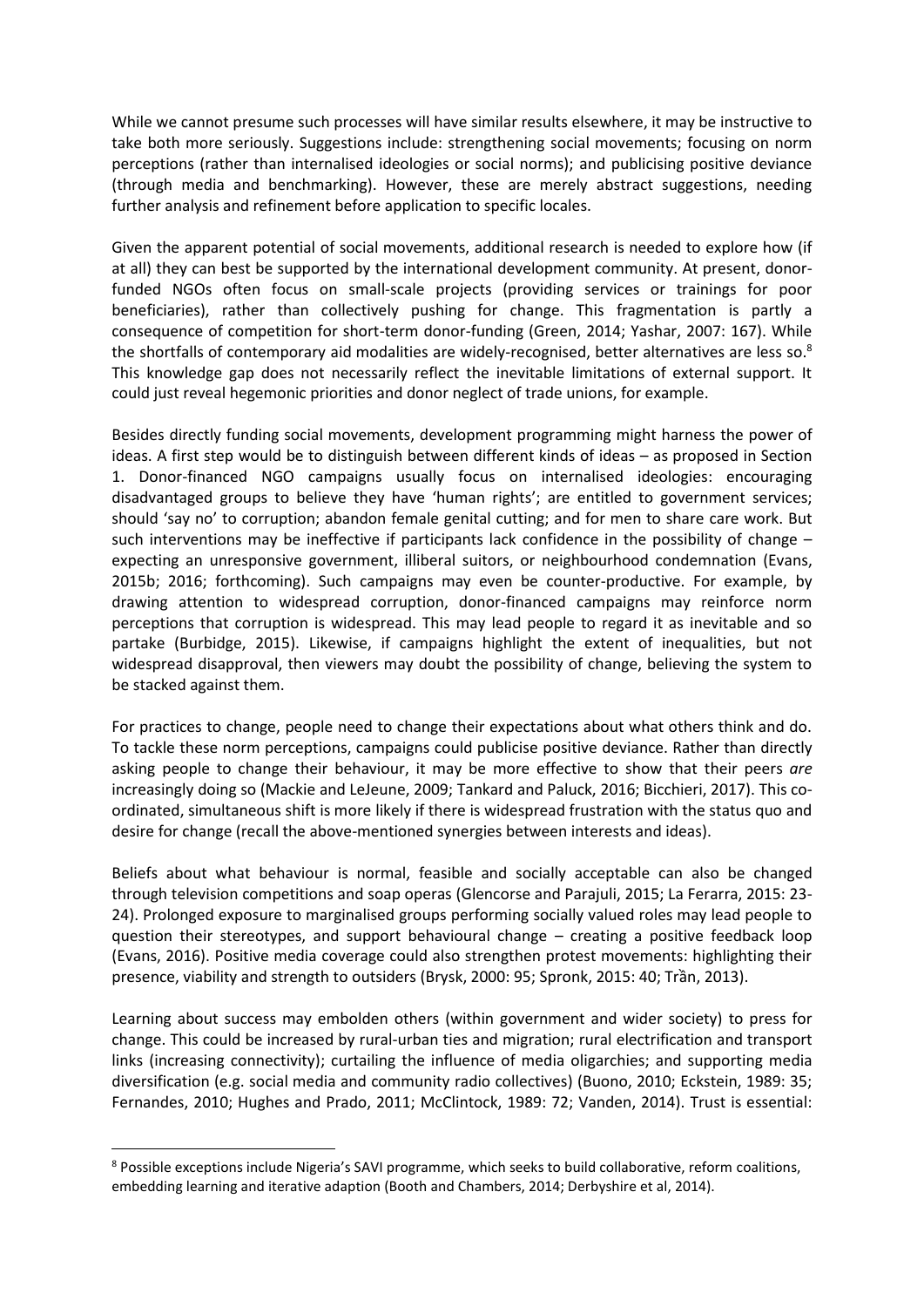people are more likely to revise their norm perceptions if they see behavioural change for themselves, or hear about it from trusted sources (Bicchieri, 2017).

Norm perceptions can also be shifted through regional benchmarking and peer review (e.g. the Millennium Development Goals, and Sustainable Development Goals). Despondent pessimists (within government and wider society) may be inspired and invigorated by seeing achievements in similar districts, sectors and countries. Reputation-conscious agencies may also be anxious to improve, so as to avoid the embarrassment of lagging behind their peers rapidly making progress towards widely-shared ideas of 'Development'. Merely setting standards does not achieve these results, because it does not shift norm perceptions about what others are doing (Evans, forthcoming; Finnemore and Sikkink, 1998: 903-904). The regional element is important here, as people are more likely to conform to the norms of a group with which they identify (Bicchieri, 2017; Evans, forthcoming; Tankard and Paluck, 2016: 196). That said, publicising Latin Americans' collective success in reducing inequality might embolden campaigns elsewhere.

## **Conclusion**

This paper has argued that to amplify progress toward equality we need to learn from the *longue durée*. To this end, it explored why income inequality fell in Latin America, between 2000 and 2010. Together with increased fiscal space and democratisation, social movements appear to have played a critical role: enhancing marginalised groups' self-esteem and self-efficacy; strengthening their collective solidarity; destabilising hegemonic narratives about entitlements; demanding recognition and redistribution; politicising inequality; building confidence in the possibility of social change; and building support for socially democratic parties. But obviously, social movements' gestation, growth and outcomes depend on much more than ideas. Many protests were triggered by a change in material circumstances, arising from neoliberal restructuring. Further, this is not a comprehensive account of complex, heterogeneous political changes in Latin America. This paper merely sought to highlight a regional trend of ideational change, and provide a useful theoretical framework, so as to encourage more scholars to go beyond 'incentives'.

Learning from history, post-2015 efforts to tackle inequality might harness the power of ideas: galvanising progress by strengthening social movements and tackling norm perceptions.

#### **References**

- Acemoğlu, Daron and Robinson, James A. (2013) *Why Nations Fail: The Origins Of Power, Prosperity, and Poverty* (London: Profile Books).
- Daron Acemoğlu, and Robinson, James A. (2016) 'Paths to Inclusive Political Institutions', in Jari Eloranta, Eric Golson, Andrei Markevich, Nikolaus Wolf (eds.) *Economic History of Warfare and State Formation* (London: Springer): 3-50.
- Acemoğlu, Daron; Naidu, Suresh; Restrepo, Pascual; Robinson, James A. (2015) 'Democracy, Redistribution, and Inequality', in Anthony B. Atkinson and François Bourguignon (eds.) *Handbook of Income Distribution*, Volume 2B (Elsevier): 1885-1966
- Alarcón, Benigno; Álvarez, Ángel E.; Hidalgo, Manuel (2016) 'Can Democracy Win in Venezuela?', *Journal of Democracy* 27: 2, 20-34.
- Almeida, Paul (2006) 'Social Movement Unionism, Social Movement Partyism, And Policy Outcomes: Health Care Privatization in El Salvador', in Hank Johnston and Paul Almeida (eds.) *Latin American Social Movements: globalisation, democratisation and transnational networks*  (Oxford: Rowman & Littlefield).
- Almeida, Paul (2007) 'Defensive Mobilization: Popular Movements against Economic Adjustment Policies in Latin America', *Latin American Perspectives*, 154(34, 5): 123-139.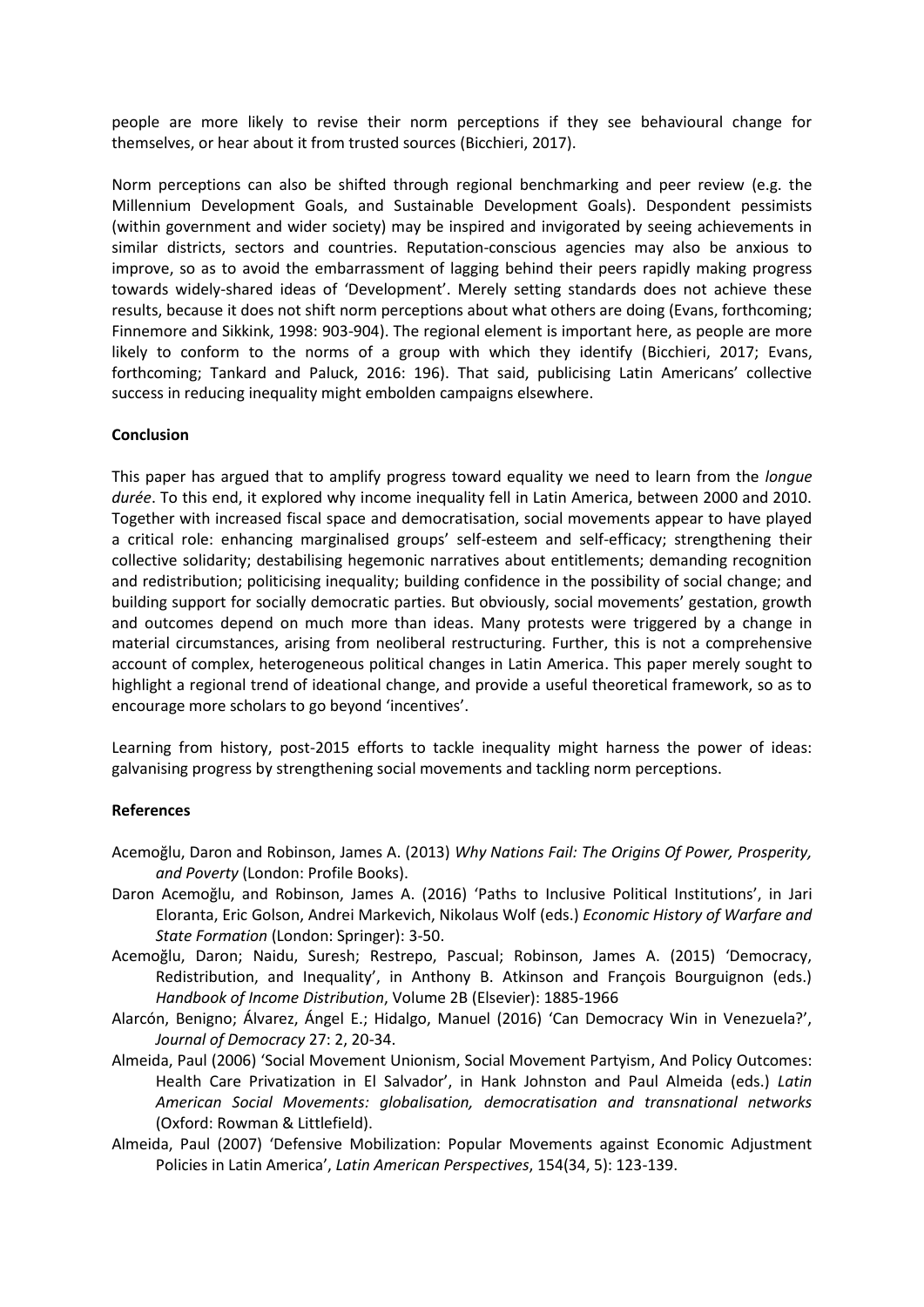- Almeida, Paul (2015) 'The Role of Threats in Popular Mobilization in Central America', Federico Rossi and Marisa von Bulow (eds.) *Social Movement Dynamics: new perspectives on theory and research from Latin America* (Farnham: Ashgate)
- Alston, Lee J.; Melo, Marcus André; Mueller, Bernardo; Pereira, Carlos (2017) *Brazil in Transition: Beliefs, Leadership, and Institutional Change* (Princeton: Princeton University Press).
- Ames, Barry and Smith, Amy Erica (2010) 'Knowing Left from Right: Ideological Identification in Brazil, 2002-2006', *Journal of Politics in Latin America*, 2(3): 3-38.
- Arce, Moisés (2008) 'The Repoliticization of Collective Action After Neoliberalism in Peru', *Latin American Politics and Society* 50, 3: 37–62
- Arditi, Benjamin (2008) 'Arguments about the Left Turns in Latin America: A Post-Liberal Politics?', *Latin American Research Review*, 43(3): 59-81.
- Arnold, Jason Ross and Samuels, David J. (2011) 'Evidence from Public Opinion' in Steven Levitsky and Kenneth Roberts (eds) *The Resurgence of the Latin American Left* (Johns Hopkins University Press).
- Auyero, Javier (2000) 'The logic of clientelism in Argentina: An ethnographic account', *Latin American Research Review* 35 (3): 55-81.
- Azevedo, João Pedro; Dávalos, María Eugenia; Diaz-Bonilla, Carolina; Atuesta, Bernardo and Castañeda, Raul Andres (2013) 'Fifteen Years of Inequality in Latin America: How Have Labor Markets Helped?', Working Paper 6384 (Washington, D.C.: World Bank).
- Banck, Geert A. and Doimo, Ana Maria (1989) 'Between Utopia and Strategy: A Case Study of a Brazilian Urban Social Movement', in Frans Schuurman and Ton Van Naerssen (eds.) *Urban Social Movements in the Third World* (Abingdon: Oxon).
- Bellinger, Paul and Arce, Moisés (2011) 'Protest and Democracy in Latin America's Market Era', *Political Research Quarterly* 64(3) 688–704.
- Bird, Richard and Zolt, Eric M. (2015) 'Fiscal Contracting in Latin America', *World Development* 67: 323–335
- Birdsall, Nancy; Lustig, Nora; McLeod (2012) 'Declining Inequality in Latin America: Some Economics, Some Politics', in Peter Kingstone and Deborah J. Yashar (eds.) *Routledge Handbook of Latin American Politics* (London: Routledge).
- Booth, David and Chambers, Victoria (2014) 'The SAVI programme in Nigeria: Towards politically smart, locally led development', Discussion Paper (London: Overseas Development Institute). <https://www.odi.org/sites/odi.org.uk/files/odi-assets/publications-opinion-files/9203.pdf>
- Boas, Taylor (2013) 'Mass Media and Politics in Latin America' in Jorge I. Domínguez and Michael Shifter (eds.) *Constructing Democratic Governance in Latin America*, 4th ed. (Baltimore: Johns Hopkins University Press).
- Baldez, Lisa (2012) 'Gender', in Peter Kingstone and Deborah J. Yashar (eds.) *Routledge Handbook of Latin American Politics* (London: Routledge).
- Blofield, Merike (2012) *Care Work and Class: Domestic Workers' Struggle for Equal Rights in Latin America* (Penn State University Press).
- Bottazzi, Patrick and Rist, Stephan (2012) 'Changing Land Rights Means Changing Society: The Sociopolitical Effects of Agrarian Reforms under the Government of Evo Morales', *Journal of Agrarian Change,* 12(4): 528–551.
- Brysk, Alison (2000) *From Tribal Village to Global Village: Indian Rights and International Relations in Latin America* (Stanford: Stanford University Press).
- Burbidge, Dominic (2015) *The Shadow of Kenyan Democracy: Widespread Expectations of Widespread Corruption* (Surrey: Ashgate)
- Canessa, Andrew (2012) 'New Indigenous Citizenship in Bolivia: Challenging the Liberal Model of the State and its Subjects', *Latin American and Caribbean Ethnic Studies* 7(2): 201-221.
- Cardoso, Ruth Correa Leite (1992) 'Popular Movements in the Context of the Consolidation of Democracy in Brazil', in Arturo Escobar and Sonia E. Alvarez (eds) *The Making of Social Movements in Latin America* (Oxford: Westview Press).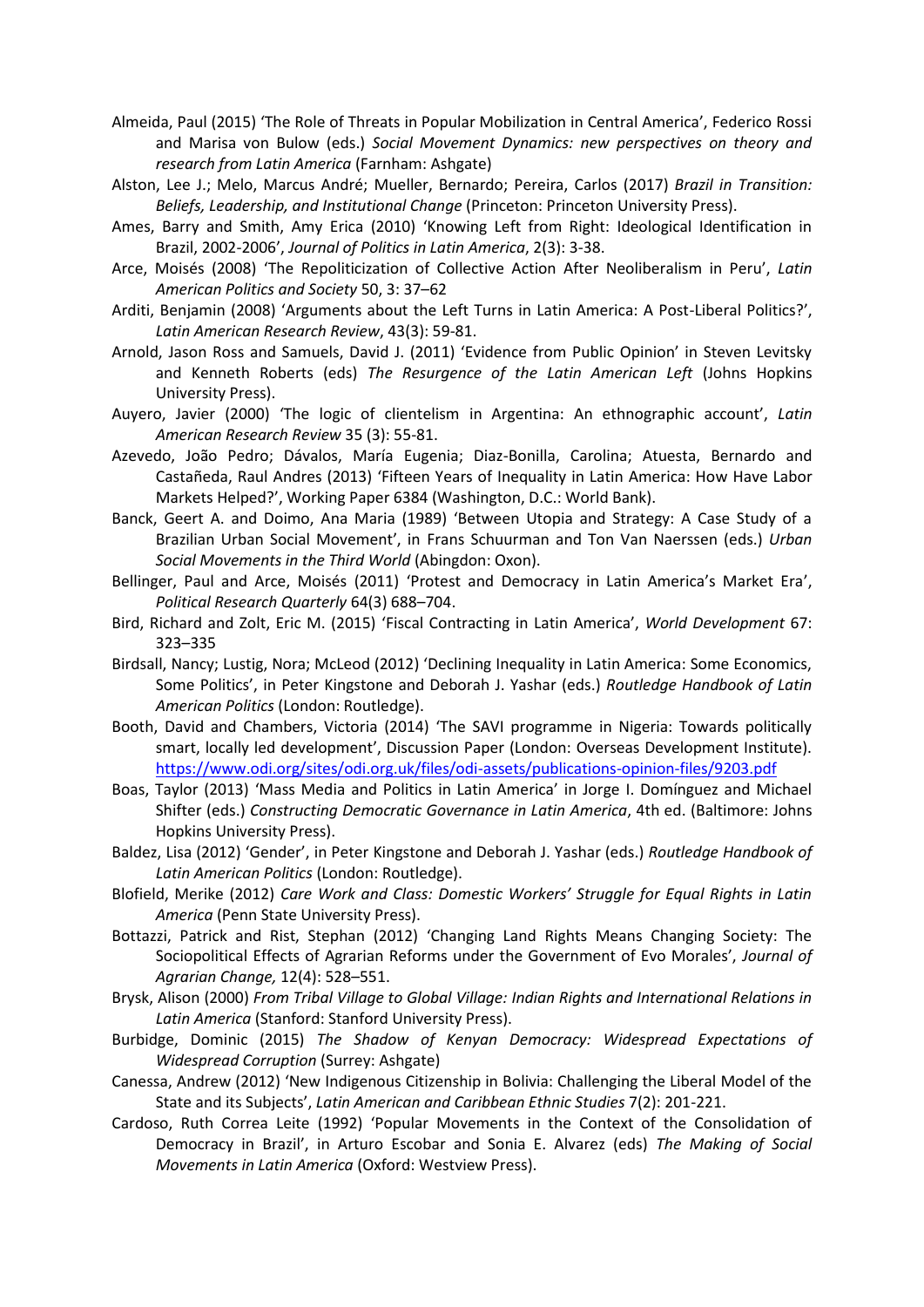- Carter, Miguel (2015) 'Conclusion: Challenging Social Inequality: [Contention,](http://libsta28.lib.cam.ac.uk:2178/highwire_book/ac/precheck?id=dup%3B9780822395065/1/conclusion&view=body&tizra_redirect=http%3A//reader.dukeupress.edu/challenging-social-inequality/442&id_type=pisa&recheck=&book_edition=130732) Context, and [Consequences](http://libsta28.lib.cam.ac.uk:2178/highwire_book/ac/precheck?id=dup%3B9780822395065/1/conclusion&view=body&tizra_redirect=http%3A//reader.dukeupress.edu/challenging-social-inequality/442&id_type=pisa&recheck=&book_edition=130732)', in Miguel Carter (ed.) *Challenging Social Inequality: The Landless Rural Worker's Movement and Agrarian Reform in Brazil (Duke University Press).*
- Castillo, Juan C.; Palacios, Diego; Joignant, Alfredo; Tham, Maximiliano (2015) 'Inequality, Distributive Justice and Political Participation: An Analysis of the Case of Chile', *Bulletin of Latin American Research* 34(4): 486–502.
- Ciccariello-Maher, George (2016), *Building the Commune: Radical Democracy in Venezuela* (London: Verso).

Cleary, Matthew (2006) 'Explaining the Left's Resurgence', *Journal of Democracy* 17(4): 35-49.

- Cornia, Giovanni Andrea (2014a) 'Recent Distributive Changes in Latin America: An Overview', in Giovanni Andrea Cornia (eds.) *Falling Inequality in Latin America: policy changes and lessons*  (Oxford: Oxford University Press).
- Cornia, Giovanni Andrea (2014b) *Falling Inequality in Latin America: policy changes and lessons*  (Oxford: Oxford University Press).
- Cord, Louise; Genoni, Maria Eugenia; Rodriguez Castelan, Carlos (2015) 'Overview', in Cord et al, *Shared Prosperity and Poverty Eradication in Latin America and the Caribbean* (Washington, DC: World Bank).
- Cornia (2016) 'The decline and recent uptick of income inequality in Latin America, 2002–13', World Social Science Report (UNESCO).

<http://unesdoc.unesco.org/images/0024/002458/245825e.pdf>

- Cornwall, Andrea; Oliveira, Creuze and Gonçalve, Terezinha (2013) ' "If You Don't See a Light in the Darkness, You Must Light a Fire": Brazilian Domestic Workers' Struggle for Rights', in Naila Kabeer, Ratna Sudarshan and Kirsty Milward, (eds) *Organizing Women Workers in the Informal Economy: Beyond the Weapons of the Weak* (London: Zed Books).
- Corneo, Giacomo and Gruner, Hans Peter (2002) 'Individual Preferences for Redistribution', *Journal of Public Economics* 83 (1): 87–107.
- Cruces, Guillermo; Carolina García, Domench; and Gasparini, Leonardo (2014) 'Inequality in Education: Evidence for Latin America, in Giovanni Andrea Cornia (eds.) *Falling Inequality in Latin America: policy changes and lessons* (Oxford: Oxford University Press).
- Daude, C., and A. Melguizo (2010) 'Taxation and More Representation? On Fiscal Policy, Social Mobility, and Democracy in Latin America'. Development Centre Working Paper 294, September. Paris: OECD.
- De Janvry, Sadoulet (2000) 'Growth, Poverty, and Inequality in Latin America: A Causal Analysis, 1970-94', *Review of Income and Wealth* 46(3): 267-287.
- De Oliveira, Anazir Maria and Da Conceição, Odete Maria (1989) 'Domestic Workers in Rio de Janeiro: Their Struggle to Organise', in Elsa M. Chaney and Mary Garcia Castro (eds.) *Muchachas No More: Household Workers in Latin America and the Caribbean (Philadelphia:* Temple University Press).
- Dello Buono, Richard (2010) 'Latin America and the Collapsing Ideological Supports of Neoliberalism', *Critical Sociology* 37(1): 9-25.
- Derbyshire, Helen; Fraser, Steve; Mwamba, Wilf (2014) 'Rising to the Challenge: the experience of the state accountability and voice initiative in Nigeria (Abuja: DFID). [http://savi](http://savi-nigeria.org/wp-content/uploads/2014/10/DFID_SAVI_brief_Challenge_Online.pdf)[nigeria.org/wp-content/uploads/2014/10/DFID\\_SAVI\\_brief\\_Challenge\\_Online.pdf](http://savi-nigeria.org/wp-content/uploads/2014/10/DFID_SAVI_brief_Challenge_Online.pdf)
- Diekman, Amanda B.; Eagly, Alice H.; Mladinic, Antonio and Ferreira, Maria Cristina (2005) 'Dynamic Stereotypes about Women and Men in Latin America and the United States', *Journal of Cross-Cultural Psychology* 36: 209-226.
- Di Marco, Graciela (2016) 'Social Movement Demands In Argentina And The Constitution Of A "Feminist People"', in Sonia E. Alvarez, et al. (eds.) *Beyond Civil Society: Activism, Participation, and Protest in Latin America* (Duke University Press).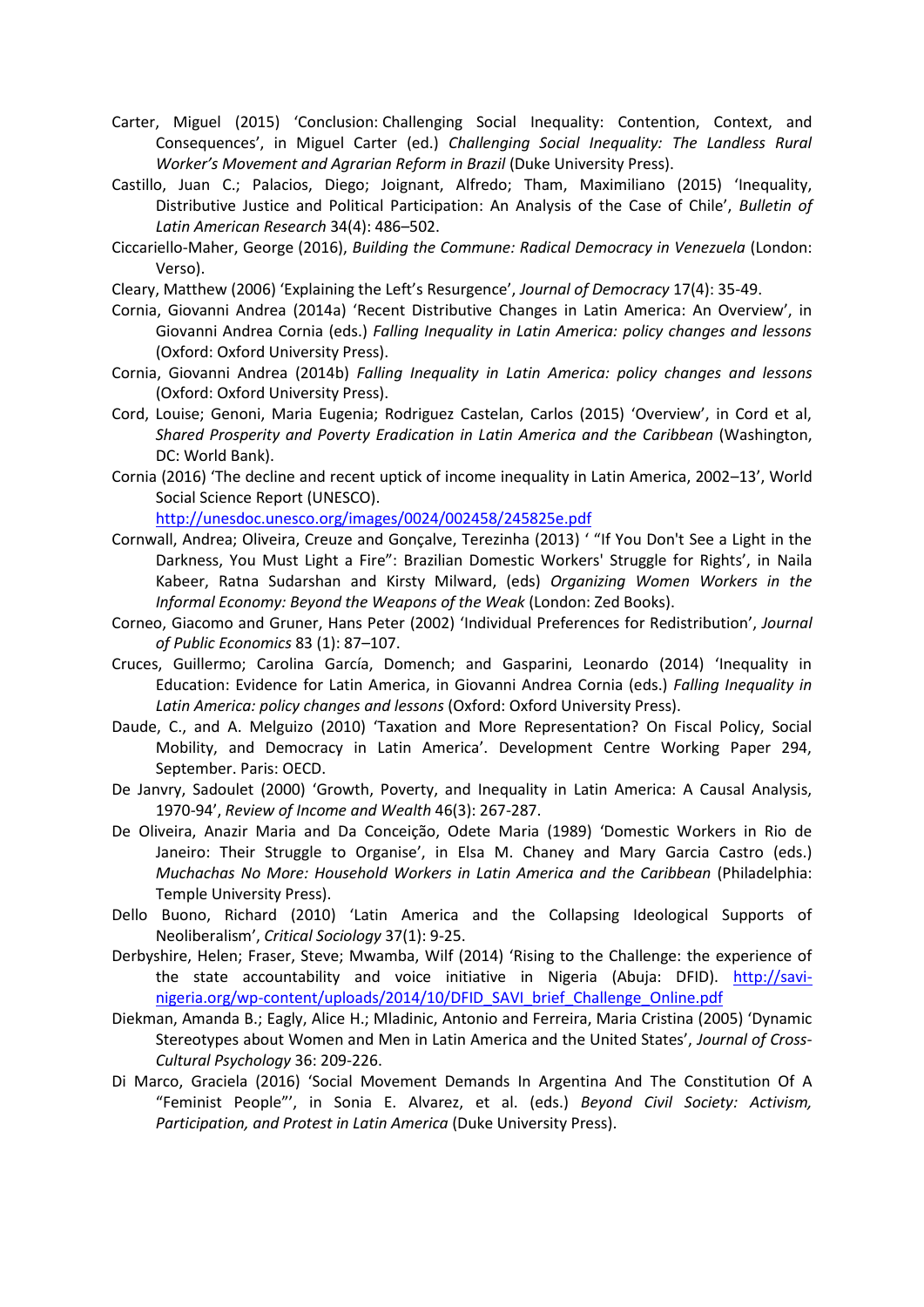- Dixon, Kwame (2014) 'Brazil. The contradictions of Black cultural politics in Salvador da Bahia' in Richard Stahler-Sholk, Harry E. Vanden and Marc Becker (eds.) *Rethinking Latin American Social Movements: radical action from below* (London: Rowman & Littlefield).
- Eckstein, Susan (1989) 'Power and Popular Protest in Latin America', in Susan Eckstein (ed.) *Power and Popular Protest: Latin American Social Movements* (London: University of California Press).
- ECLAC (Economic Commission for Latin America and the Caribbean) (2017) 'Social Panorama of Latin America', Briefing Paper (Santiago: ECLAC). [http://repositorio.cepal.org/bitstream/handle/11362/41599/1/S1700176\\_en.pdf](http://repositorio.cepal.org/bitstream/handle/11362/41599/1/S1700176_en.pdf)
- Escobar, Arturo (1992) 'Culture, Economics and Politics in Latin American Social Movements and Research', in Arturo Escobar and Sonia E. Alvarez (eds) *The Making of Social Movements in Latin America* (Oxford: Westview Press).
- Evans, Alice (forthcoming) 'Amplifying Accountability by Benchmarking Results at District and National Levels', *Development Policy Review*.
- Evans, Alice (2017) 'Urban Social Change and Rural Continuity in Gender Ideologies. Theorising from Zambia', UNU-WIDER Working Paper 61.
- Evans, Alice (2016) 'The Decline of the Male Breadwinner and Persistence of the Female Carer: exposure, interests and micro-macro interactions, *Annals of the Association of American Geographers* 106(5): 1135-1151.
- Evans, Alice (2015a) 'History Lessons for Gender Equality from the Zambian Copperbelt, 1900-1990', *Gender, Place and Culture* 22:3, 344-362.
- Evans, Alice (2015b) 'Gender Sensitisation in the Zambian Copperbelt', *Geoforum* 59, 12-20.
- Fabricant, Nicole and Postero, Nancy (2013) 'Contested Bodies, Contested States: Performance, Emotions, and New Forms of Regional Governance in Santa Cruz, Bolivia', *The Journal of Latin American and Caribbean Anthropology* 18(2): 187–211.
- Fernandes, Bernardo Mancano (2005) 'The occupation as a form of access to land in Brazil: a theoretical and methodological contribution', in Sam Moyo and Paris Yeros (eds.) *Reclaiming the Land* (London: Zed Books).
- Fernandes, Sujatha (2010) *Who Can Stop The Drums? Urban Social Movements in Chávez's Venezuela* (London: Duke University Press).
- Finnemore, Martha and Sikkink, Kathryn (1998) 'International Norm Dynamics and Political Change', *International Organization* 52: 4, 887–917.
- Fox, Jonathan (2014) 'Social Accountability: What does the Evidence Really Say?', *World Development* 72: 346–361
- Gálvez, Thelma and Todaro, Rosalba (1989) 'Housework for Pay in Chile: Not Just Another Job', in Elsa M. Chaney and Mary Garcia Castro (eds.) *Muchachas No More: Household Workers in Latin America and the Caribbean* (Philadelphia: Temple University Press).
- Gasparini, Leonardo and Lustig, Nora (2011) 'The Rise and Fall of Income Inequality in Latin America', in 'José Antonio Ocampo and Jaime Ros (eds.) *The Oxford Handbook of Latin American Economics*
- Gimpelson, Vladimir and Treisman, Daniel (2015) 'Misperceiving Inequality', Discussion Paper No. 9100 (Bonn: Institute for the Study of Labor).
- Glencorse, Blair and Parajuli, Suman (2015) 'Integrity Gets Great Ratings: How Nepalis harnessed the power of reality TV to strike a blow against corruption', *Foreign Policy*. <https://foreignpolicy.com/2015/07/09/integrity-gets-great-ratings-nepal-corruption/>
- Gow, David (2013) '"En Minga Por El Cauca"', Alternative Government in Colombia, 2001-2003', in Mark Goodale and Nancy Postero (eds) *Neoliberalism Interrupted: social change and contested governance* (Stanford: Stanford University Press).
- Grindle, Merilee S. (2004) *Despite the Odds: The Contentious Politics of Education Reform* (Princeton: Princeton University Press).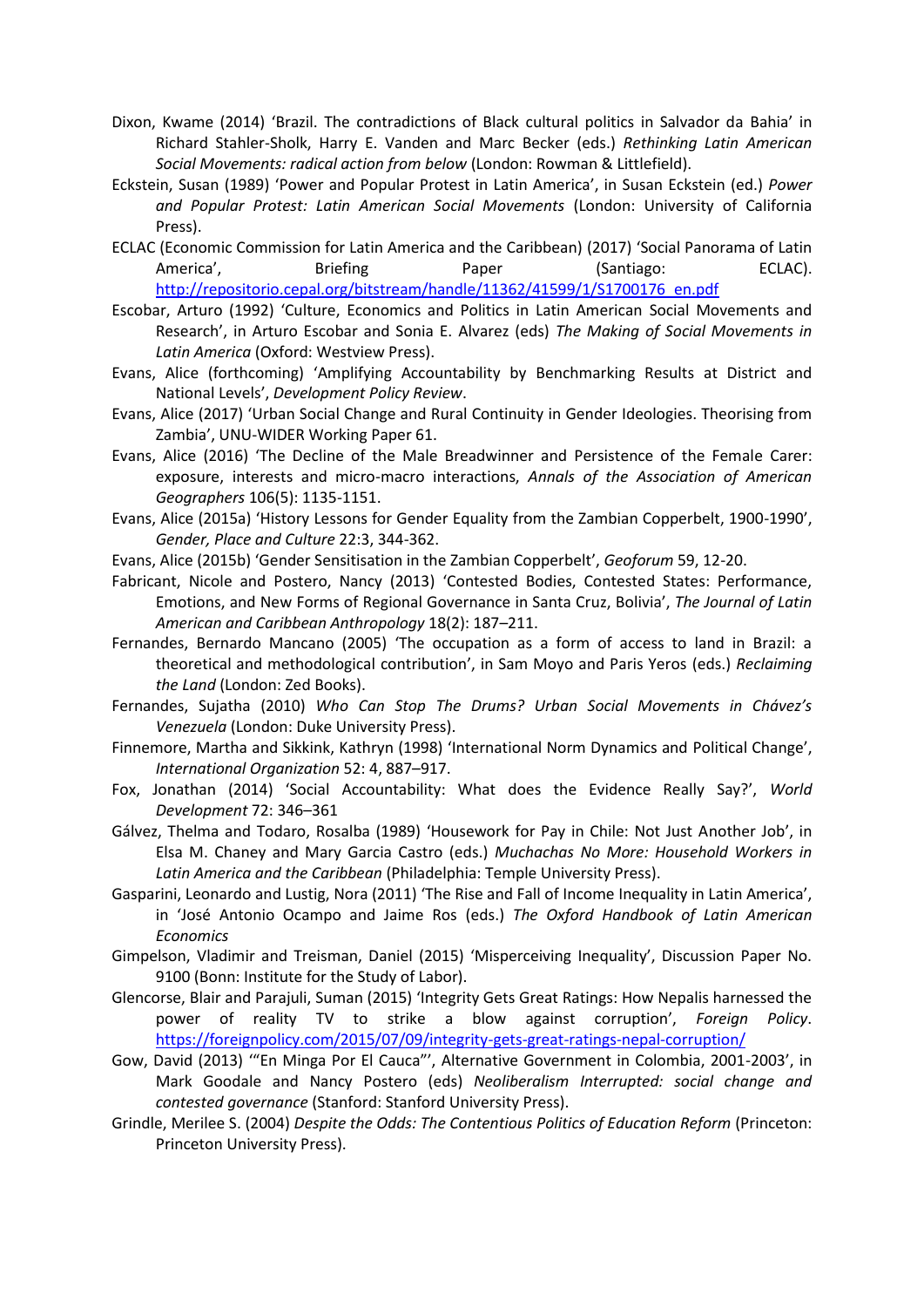- Hickey, Sam (2009) The politics of protecting the poorest: Moving beyond the 'anti-politics machine'? *Political Geography* 28: 473–483
- Hoff, Karla and Pandey, Priyanka (2014) 'Making up people—The effect of identity on performance in a modernizing society', *Journal of Development Economics* 106: 118–131
- Hughes, Sallie and Prado, Paola (2011) 'Media Diversity and Social Inequality in Latin America', in Merike Blofield (ed.) *The Great Gap: Inequality and the Politics of Redistribution in Latin America* (Penn State University Press).
- Huber, Evelyne and Stephens, John D. (2012) *Democracy and the left : social policy and inequality in Latin America* (London: University of Chicago Press).
- Jackson, Jean E. and Warren, Kay B. (2005) 'Indigenous Movements in Latin America, 1992–2004: Controversies, Ironies, New Directions', *Annual Review of Anthropol*ogy 34:549–73.
- Joshi, Anuradha and Moore, Mick (2000) 'Enabling Environments: Do Anti-Poverty Programmes Mobilise the Poor?', *The Journal of Development Studies*, 37:1, 25-56
- Joshi, Anuradha and Houtzager, Peter P. (2012) 'Widgets or Watchdogs?', Public Management Review, 14:2, 145-162.
- Kaufman, Robert R. (2009) "Inequality and Redistribution: Some Continuing Puzzles." *PS: Political Science and Politics* 42 (4): 657–60.
- Kaufman, Robert (2011) 'The Political Left, the Export Boom, and the Populist Temptation', in Steven Levitsky and Kenneth M. Roberts (eds.) *The Resurgence of the Latin American Left* (Johns Hopkins University Press).
- Keifman, Saúl N. and Maurizio, Roxana, (2014) 'Changes in Labour Market Conditions and Policies and their Impact on Wage Inequality during the Last decade', in Cornia, G. A. ed. *Falling inequality in Latin America. Policy changes and lessons* (Oxford: Oxford University Press).
- Krishna, Anirudh (2011) 'Gaining Access to Public Services and the Democratic State in India: Institutions in the Middle', *Studies in Comparative International Development* (SCID) 46 (1):98- 117.
- La Ferrara, Eliana (2016) 'Mass Media and Social Change: Can We Use Television to Fight Poverty?', *Journal of the European Economic Association* 14(4): 791–827.
- Lazar, Sian (2008) *El Alto, Rebel City: Self and Citizenship in Andean Bolivia* (Durham: Duke University Press).
- Lazar, Sian (2015) '"This Is Not a Parade, It's a Protest March": Intertextuality, Citation, and Political Action on the Streets of Bolivia and Argentina', *American Anthropologist* 117(2): 242–256.
- Levitsky, Steven and Roberts, Kenneth M. (2011) 'Introduction', in Steven Levitsky and Kenneth M. Roberts (eds.) *The Resurgence of the Latin American Left* (Johns Hopkins University Press).
- León, Magdalena (1989) 'Domestic Labor and Domestic Service in Colombia', in Elsa M. Chaney and Mary Garcia Castro (eds.) *Muchachas No More: Household Workers in Latin America and the Caribbean* (Philadelphia: Temple University Press).
- Lieberman, Evan S.; Daniel N., Posner and Tsai, Lily L. (2014) 'Does Information Lead to More Active Citizenship? Evidence from an Education Intervention in Rural Kenya', *World Development* 60: 69-83.
- Lustig, Nora; Lopez-Calva; Luis F. and Ortiz-Juarez, Eduardo (2013) 'Deconstructing the Decline in Inequality in Latin America', *World Development* 44: 129-144.
- Madrid, Raúl L. (2008) 'The Rise of Ethnopopulism in Latin America', *World Politics* 60(3): 475-508.
- Madrid, Raúl L. (2012) *The Rise of Ethnic Politics in Latin America* (Cambridge: Cambridge University Press).
- Magana, Maurice Rafael (2014) 'Mexico: Political Cultures, Youth Activism and the Legacy of the Oaxacan Social Movement of 2006' in Richard Stahler-Sholk, Harry E. Vanden and Marc Becker (eds.) *Rethinking Latin American Social Movements: radical action from below* (London: Rowman & Littlefield).
- Marx, Karl (1852) 'The Eighteenth Brumaire of Louis Bonaparte', in Lewis Feuer (ed.) *Marx and Engels* (Garden City: Doubleday).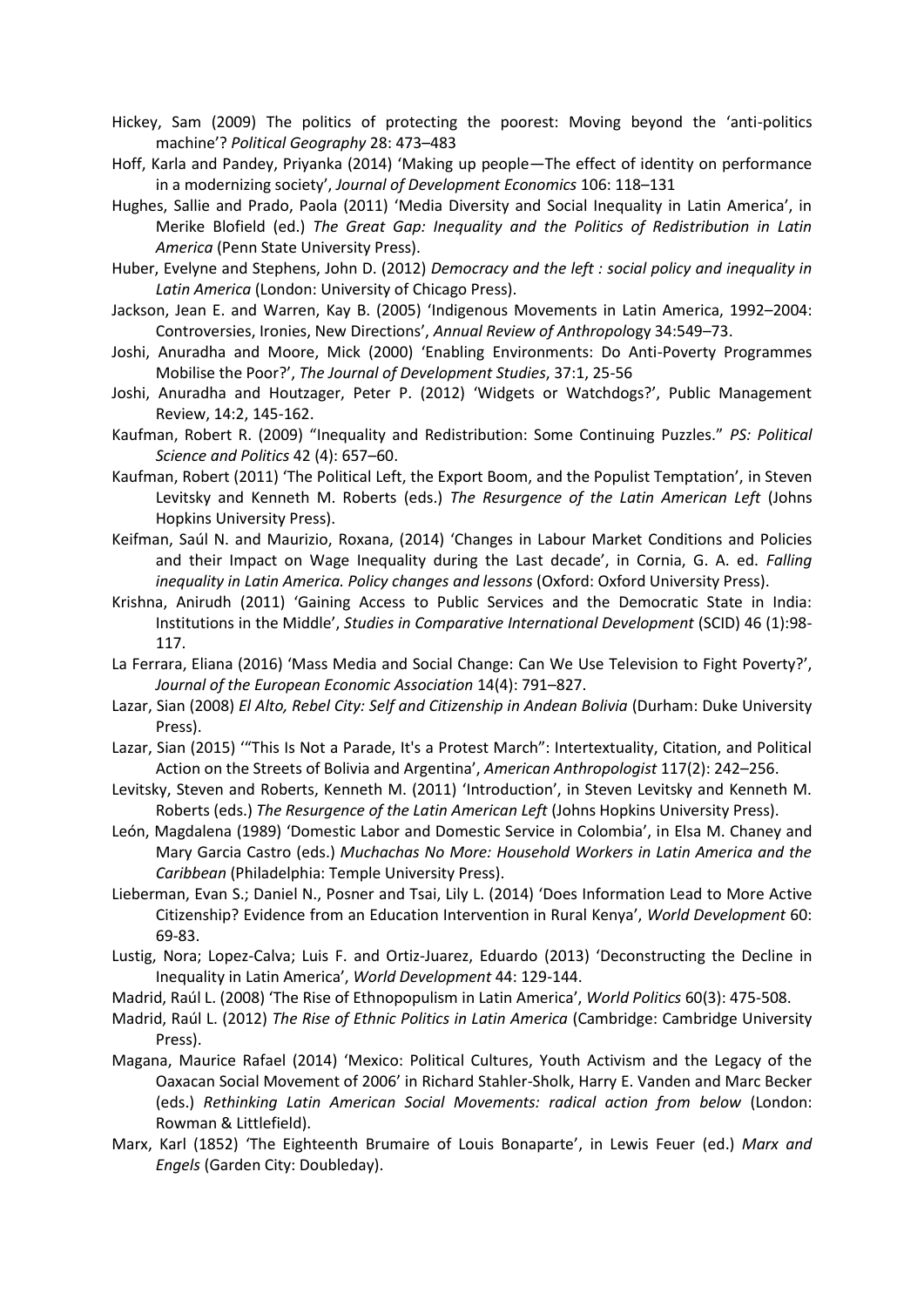- McClintock, Cynthia (1989) 'Peru's Sendero Luminoso Rebellion: Origins and Trajectory', in Susan Eckstein (ed.) *Power and Popular Protest: Latin American Social Movements* (London: University of California Press).
- McGuire, J. W. (2013) 'Social Policies in Latin America: Causes, Characteristics, and Consequences' in Peter Kingstone and Deborah J. Yashar (eds.) *Routledge Handbook of Latin American Politics*  (London: Routledge).
- Melo, Marcus Andre; Barrientos, Armando; and Coelho, Andre Canuto (2014) 'Taxation, redistribution and the social contract in Brazil', *IRIBA Working Paper 11.*
- Meltzer, A. H. and S. F. Richard, (1981) 'A Rational Theory of the Size of Government', *Journal of Political Economy*, 89, 914–27.
- Monteagudo, Graciela (2017) 'Politics by Other Means: Resistance to Neoliberal Biopolitics', in Sonia E. Alvarez, et al. (eds.) *Beyond Civil Society: Activism, Participation, and Protest in Latin America* (Kindle Location 3269) (Duke University Press).
- Moreno Morales, Daniel; Eguivar, Eduardo Cordova; Blum, Vivian Schwarz; Seligson, Mitchell A.; Villazon, Gonzalo Vargas; and Nikitenko, Miguel Villarroel (2008) *The Political Culture of Democracy in Bolivia, 2008* (Nashville: Latin American Public Opinion Project).
- Murillo, María Victoria; Oliveros, Virginia and Vaishnav, Milan (2011) 'Economic Constraints And Presidential Agency', in Steven Levitsky and Kenneth M. Roberts (eds.) *The Resurgence of the Latin American Left* (Johns Hopkins University Press).
- Nash, June (1989) 'Cultural Resistance and Class Consciousness in Bolivian Tin Mining Communities', in Susan Eckstein (ed.) *Power and Popular Protest: Latin American Social Movements* (London: University of California Press).
- Niedzwiecki, Sara (2015) 'Social Policy Commitment in South America. The Effect of Organized Labor on Social Spending from 1980 to 2010', *Journal of Politics in Latin America*, 7(2), 3–42.
- Ordóñez, Andrea; Samman, Emma; Mariotti, Chiara and Borja, Iván Marcelo Borja (2015) 'Sharing the fruits of progress Poverty reduction in Ecuador', Report (London: ODI).
- Ortiz, David G. (2015) 'State Repression and Mobilization in Latin America', in Paul Almeida and Allen Cordero Ulate (eds.) *Handbook of Social Movements across Latin America* (Rotterdam: Springer).
- Pearse, R. and Connell, R. (2016) 'Gender Norms and the Economy: Insights from Social Research', *Feminist Economics* 22(1): 30-53.
- Perrons, Diane (2014) 'Gendering inequality: a note on Piketty's Capital in the Twenty-First Century', *The British Journal of Sociology* 65(4): 667-677.
- Postero, Nancy Grey (2004) 'Articulation and fragmentation: indigenous politics in Bolivia', in Nancy Grey Postero and Leon Zamosc (eds.) *The Struggle for Indigenous Rights in Latin America*  (Brighton: Sussex Academic Press).
- Postero, Nancy [Grey \(2007\)](javascript:ABLFrame.Search() *Now [we are citizens: indigenous politics in postmulticultural Bolivia](http://search.lib.cam.ac.uk/?itemid=|cambrdgedb|4349544)*  [\(S](http://search.lib.cam.ac.uk/?itemid=|cambrdgedb|4349544)tanford: Stanford University Press).
- Postero, Nancy Grey (2013) 'Bolivia's Challenge to Colonial Neoliberalism' in Mark Goodale and Nancy Postero (eds) *Neoliberalism Interrupted: social change and contested governance*  (Stanford: Stanford University Press).
- Pribble, Jennifer (2013) *Welfare and Party Politics in Latin America* (Cambridge: Cambridge University Press).
- Putnam, Robert, R. Leonardi, and Nanetti, R. Y. (1993) *Making Democracy Work: Civic Traditions in Modern Italy* (Princeton: Princeton University Press).
- Radcliffe, Sarah (2015) *Dilemmas of Difference: indigenous women and the limits of postcolonial development policy* (London: Duke University Press).
- Reis, Elisa (2011) 'Elite Perceptions of Poverty and Inequality in Brazil', in Merike Blofield (ed.) *The Great Gap: Inequality and the Politics of Redistribution in Latin America (Penn State University* Press).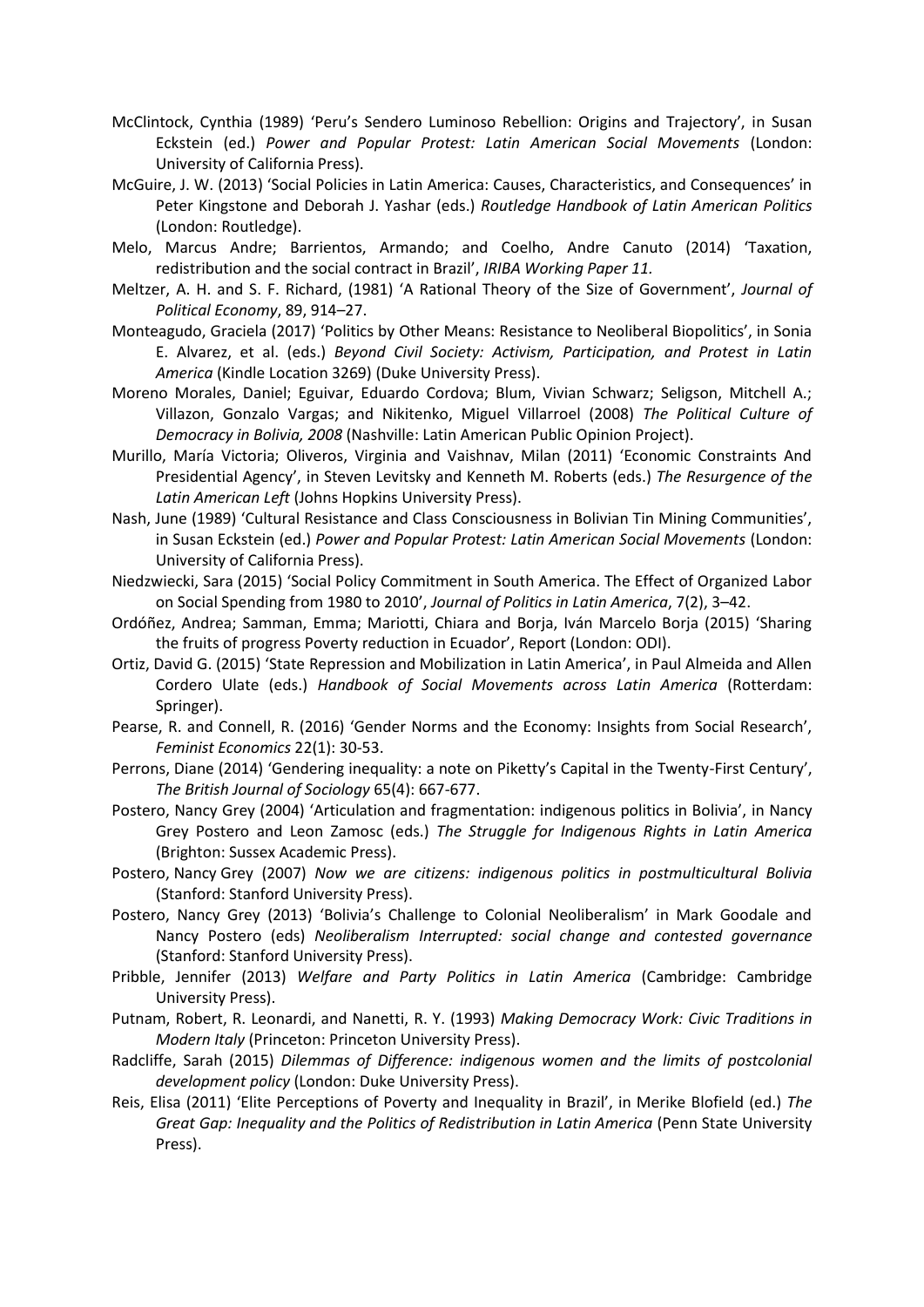- Remmer, Karen L. (2012) 'The Rise of Leftist-Populist Governance in Latin America: The Roots of Electoral Change', *Comparative Political Studies* 45(8): 947-972.
- Rice, Roberta (2012) *The New Politics of Protest: Indigenous Mobilization in Latin America's Neoliberal Era* (Tucson: The University of Arizona Press).
- Richard, Analise M. (2013) '"Taken into Account": democratic change and contradiction in Mexico's Third Sector', in Mark Goodale and Nancy Postero (eds) *Neoliberalism Interrupted: social change and contested governance* (Stanford: Stanford University Press).
- Ridgeway, Cecilia L. *Framed by Gender: How Gender Inequality Persists in the Modern World* (Oxford: Oxford University Press).
- Roberts, Kenneth M. (2014) 'The Politics of Inequality and Redistribution in Latin America's Post-Adjustment Era', in Cornia, Giovanni Andrea (ed.) (2014) *Falling Inequality in Latin America: policy changes and lessons* (Oxford: Oxford University Press).
- Rossi, Federico M. (2015) 'Building Factories Without Bosses: The Movement of Worker-Managed Factories in Argentina', *Social Movement Studies* 14(1): 98-107.
- Jenkins, Katy and Rondón, Glevys (2015) ''Eventually the mine will come': women anti-mining activists' everyday resilience in opposing resource extraction in the Andes', *Gender & Development* 23(3): 415-431.
- Saad-Filho, Alfredo (2016) 'A Critical Review of Brazil's Recent Economic Policies' *Development Viewpoint* 84.<https://www.soas.ac.uk/cdpr/publications/brazil-in-focus/file101875.pdf>
- Sandbrook, Richard (2014) *Reinventing the Left in the Global South: The Politics of the Possible*  (Cambridge: Cambridge University Press).
- Schellekens, Thea and van der Schoot, Anja (1989) 'Household Workers in Peru: The Difficult Road to Organisation', in Elsa M. Chaney and Mary Garcia Castro (eds.) *Muchachas No More: Household Workers in Latin America and the Caribbean* (Philadelphia: Temple University Press).
- Scott, James (1986) *Weapons of the Weak: Everyday Forms of Peasant Resistance* (New Haven: Yale University Press).
- Silva, Eduardo (2009) *Challenging Neoliberalism in Latin America* (Cambridge: Cambridge University Press).
- SINTRASEDOM (National Union of Household Workers, Colombia) (1989) 'The History of Our Struggle', in Elsa M. Chaney and Mary Garcia Castro (eds.) *Muchachas No More: Household Workers in Latin America and the Caribbean* (Philadelphia: Temple University Press).
- Spronk, Susan (2015) 'Roots of Resistance to Urban Water Privatisation in Bolivia: The 'New Working Class', the Crisis of Neoliberalism, and Public Services' in Susan Spronk and Jeffery Webber (eds.) *Crisis and Contradiction: Marxist Perspectives on Latin America in the Global Political Economy* (Leiden: Brill).
- Steele, Claude M. (2010) *Whistling Vivaldi: And Other Clues To How Stereotypes Affect Us.* (New York: W.W. Norton).
- Swords, Alicia (2014) 'Central America/ Mexico. Network politics in the movement against the Plan Puebla-Panama', in Richard Stahler-Sholk, Harry E. Vanden and Marc Becker (eds.) *Rethinking Latin American Social Movements: radical action from below* (London: Rowman & Littlefield).
- Székely, Miguel and Mendoza, Pamela (2017) 'Declining inequality in Latin America: structural shift or temporary phenomenon?', *Oxford Development Studies* 45(2): 204-221.
- Tankard, Margaret E. and Paluck, Elizabeth Levy (2016) 'Norm Perception as a Vehicle for Social Change', *Social Issues and Policy Review* 10(1): 181–211
- Tenorio, Barbara Zarate (2014) 'Social Spending Responses to Organized Labor and Mass Protests in Latin America, 1970-2007', *Comparative Political Studies* 47(14): 1945-1972.

Thompson, E.P. (1963) *The Making of the English Working Class* (London: Penguin).

- Trần, Angie (2013) *Ties that Bind: Cultural Identity, Class, and Law in Vietnam's Labor Resistance* (Ithaca: Cornell University).
- Tilly, Charles and Wood, Lesley J. (2012) *Social Movements 1768-2012* (London: Routledge).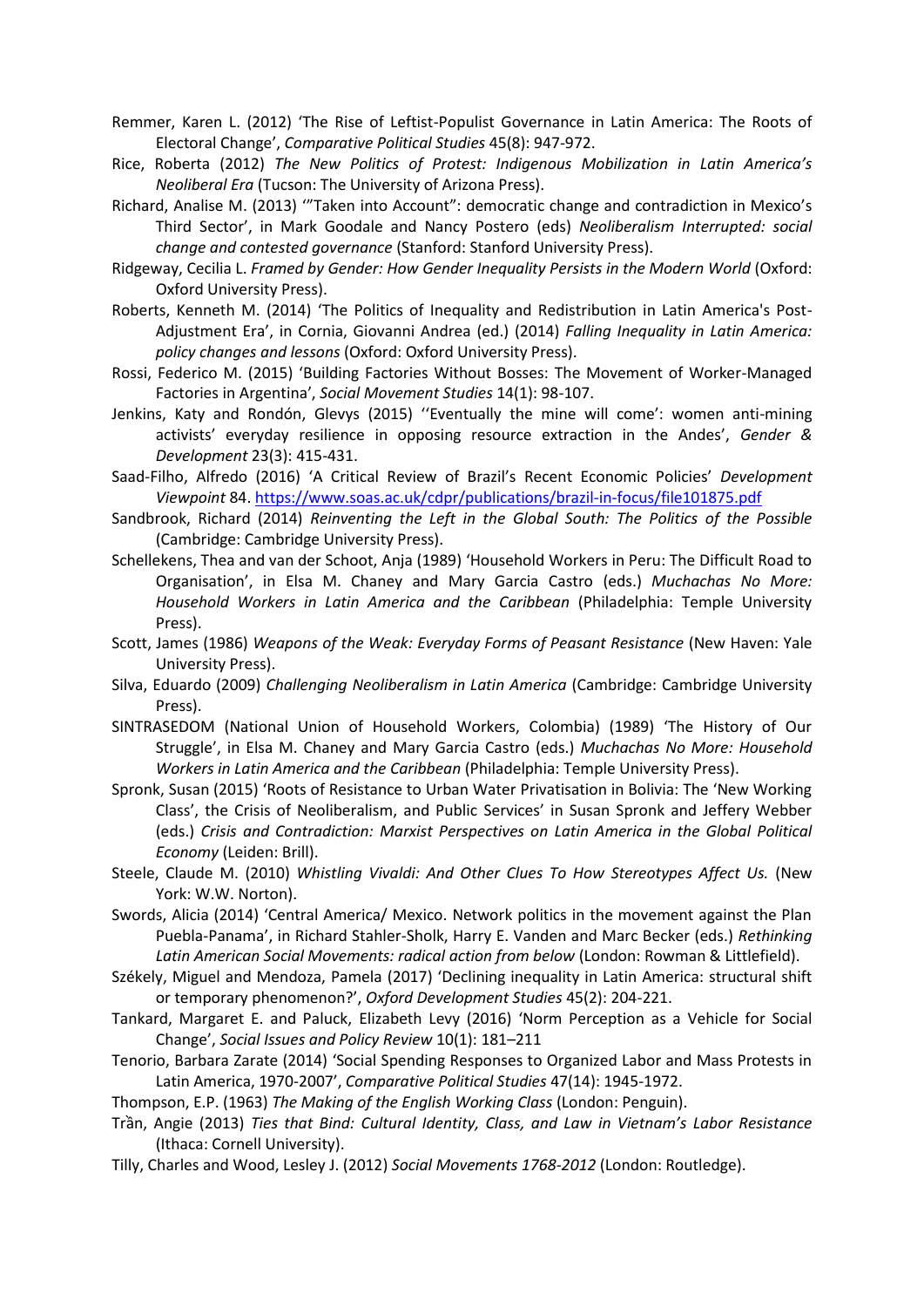- Twenge, Jean M. (2001) 'Changes in women's assertiveness in response to status and roles: A cross temporal meta-analysis, 1931–1993', *Journal of Personality and Social Psychology*, 81(1): 133- 145
- UN-Habitat (United Nations Human Settlements Programme) (2016) *World Cities Report 2016. Urbanization and Development: Emerging Futures* (Nairobi: UN-HABITAT).
- Uriate, Adelinda Díaz (1989) 'The Autobiography of a Fighter (Peru)', in Elsa M. Chaney and Mary Garcia Castro (eds.) *Muchachas No More: Household Workers in Latin America and the Caribbean* (Philadelphia: Temple University Press).
- Mackie, Gerry and LeJeune, (2009) 'Social Dynamics Of Abandonment Of Harmful Practices', Working paper 2009-06 (Florence: UNICEF). [https://www.unicef](https://www.unicef-irc.org/publications/pdf/iwp_2009_06.pdf)[irc.org/publications/pdf/iwp\\_2009\\_06.pdf](https://www.unicef-irc.org/publications/pdf/iwp_2009_06.pdf)
- Rice, Roberta and Van Cott, Donna Lee (2006) 'The Emergence and Performance of Indigenous Peoples' Parties in South America: A Subnational Statistical Analysis', *Comparative Political Studies* 39(6): 709-732.
- Van Cott, Donna Lee (2005) *From Movements to Parties in Latin America: The Evolution of Ethnic Politics* (Cambridge: Cambridge University Press).
- Van Cott, Donna Lee (2007) 'Latin America's Indigenous Peoples', *Journal of Democracy*, 18(4): 127- 142.
- Vanden, Harry E. (2014) 'Brazil. Taking the streets, swarming public spaces: the 2013 popular protests', in Richard Stahler-Sholk, Harry E. Vanden and Marc Becker (eds.) *Rethinking Latin American Social Movements: radical action from below* (London: Rowman & Littlefield).
- Velasco, Alejandro (2015) *Barrio Rising: Urban Popular Politics and the Making of Modern Venezuela*  (Oakland: University of California Press).
- Walton, John (1989) 'Debt, Protest, and the State in Latin America', in Susan Eckstein (ed.) *Power and Popular Protest: Latin American Social Movements* (London: University of California Press).
- Walton, John and Ragin, Charles (1990) 'Global and National Sources of Political Protest: Third World Responses to the Debt Crisis', *American Sociological Review* 55(6): 876-890.
- Weyland, Kurt (1996) *Democracy Without Equity: Failures of Reform in Brazil (Pittsburg:* University of Pittsburgh Press).
- Weyland, Kurt Gerhard; Madrid, Raúl L, and Hunter, Wendy (eds.) (2010) *Leftist Governments in Latin America: Successes and Shortcomings* (New York: Cambridge University Press).
- Wittman, Hannah (2009) 'Reframing agrarian citizenship: Land, life and power in Brazil'*, Journal of Rural Issues* 25: 120-130.
- Wolford, Wendy (2005) 'Agrarian moral economies and neoliberalism in Brazil: competing worldviews and the state in the struggle for land', Environment and Planning A, 37, pages 241- 261.
- Wolford, Wendy (2010) *This Land is Ours Now: Social Mobilisation and the Meaning of Land in Brazil*  (Duke University Press).
- World Bank (2003) *World Development Report 2015: Making Services Work for Poor People*  (Washington: World Bank).
- World Bank (2015a) *World Development Report 2015: Mind, Society and Behaviour* (Washington: World Bank).
- World Bank (2015b) 'Working to End Poverty in Latin America and the Caribbean: Workers, Jobs, and Wages' Poverty and Labor', Brief 7 (Washington, DC: World Bank).
- Yashar, Deborah (2005) *Contesting citizenship in Latin America: the rise of indigenous movements and the postliberal challenge* (Cambridge: Cambridge University Press).
- Yashar, Deborah (2007) 'Resistance and Identity Politics in an Age of Globalization', *The ANNALS of the American Academy of Political and Social Science* 610(1): 160-181.
- Yonemura, A. (2005) 'The Changing Social Agenda in Brazil: An Analysis of the Policy Making Process in the Case of Bolsa Escola' EdD Diss., Colombia University.